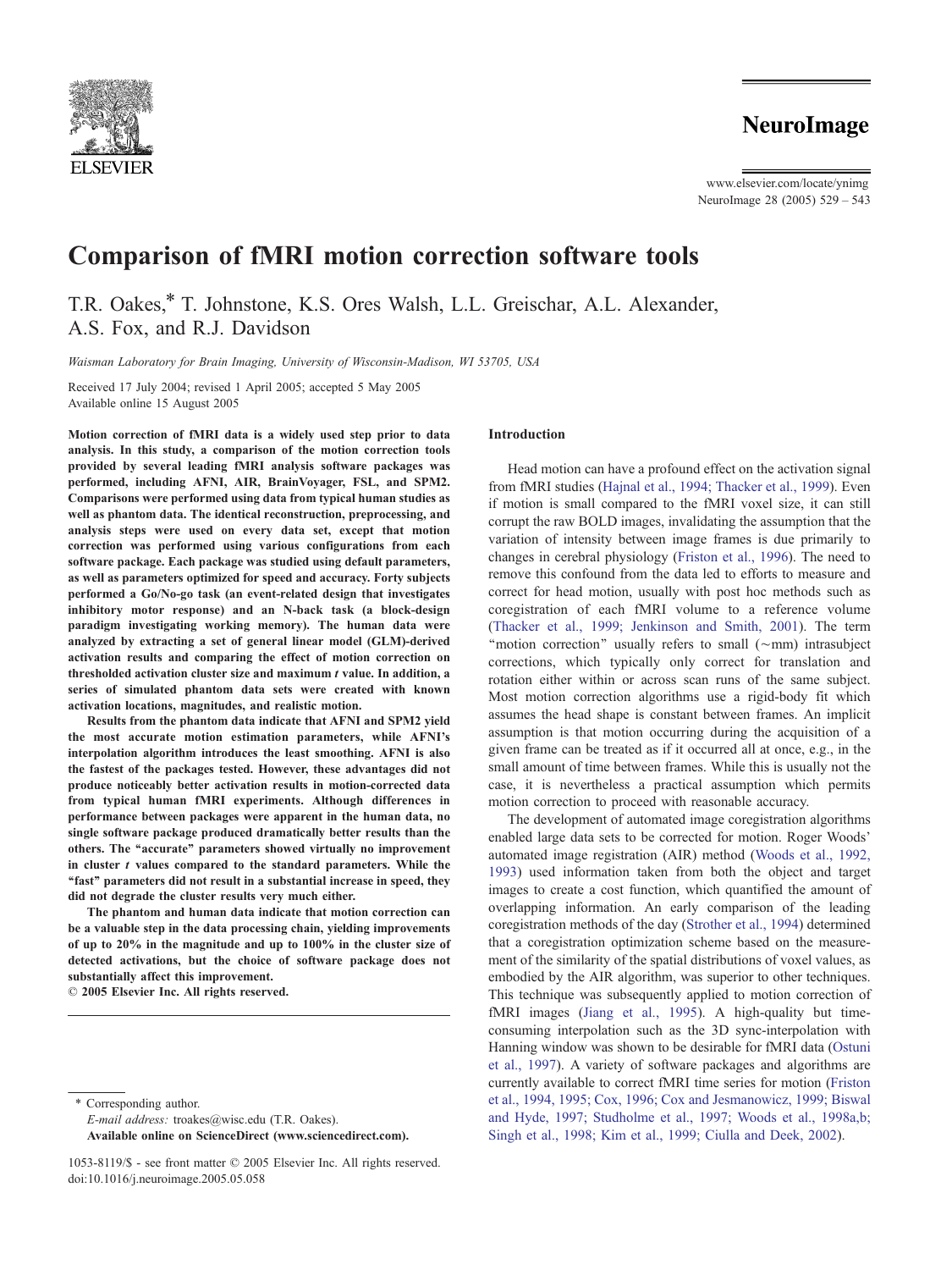There is a relative paucity of comparisons of fMRI analysis packages in general, although some comparisons of the coregistration components of various software tools have been undertaken. [West et al. \(1997\)](#page-14-0) compared twelve (12) brain coregistration techniques, but fMRI was not one of the modalities examined. Similarly, a more recent article ([Hellier et al., 2003\)](#page-13-0) compared 6 different types of coregistration algorithms, but used highresolution MRI images instead of typically lower-resolution functional BOLD images. [Koole et al. \(1999\)](#page-13-0) examined eight different algorithms for coregistration of SPECT functional images; the AIR package was the only one examined that is also commonly used for fMRI, and AIR was determined to be overall the fastest and most accurate. Since none of these works explicitly addressed registration of typical fMRI-BOLD images, their conclusions provide only modest guidance in selecting an fMRI motion correction tool.

An examination of several fMRI analysis packages was performed using what are now considered older versions of currently available software. [Gold et al. \(1998\)](#page-13-0) tested features including motion correction from five packages (AFNI 2.01, SPM96, Stimulate 5.0, MEDIMAX 2.01, and FIT) and described three others (FIASCO, Yale, and MEDx 2.0). The [Gold et al. \(1998\)](#page-13-0) article is admittedly more descriptive than analytic and does not contain ratings for accuracy of motion correction, although the comments regarding usability are informative.

[Morgan et al. \(2001\)](#page-13-0) examined the efficacy of motion correction of three packages (SPM99b, AFNI98, and AIR3.08). This work featured an innovative computer-generated phantom based on actual EPI data to create a known amount of movement with simulated noise and local activations. The motion correction was examined both in light of the accuracy compared to the introduced movement, and also with respect to various indices of activation detection as determined by yet another package, Stimulate ([Strupp, 1996\)](#page-13-0). The results demonstrate that correcting for motion between frames increases the specificity of activation findings; furthermore, the contemporary versions of each software package examined produced similar results both with respect to the accuracy of motion correction as well as the ability to correctly detect an activation signal in a phantom. Three different motion correction approaches employed in a recent effective-connectivity project [\(Gavrilescu et al., 2004\)](#page-13-0) also yielded no substantial difference in results.

A study examining fMRI tools ([Ardekani et al., 2001\)](#page-13-0) using simulated data determined that the motion correction implemented by SPM99 was slightly more accurate than AFNI, but that AFNI was several times faster, and AFNI was also more robust in the presence of noise. However, these authors concluded that AIR was the least accurate of the four packages studied, which contrasts with the results of Koole et al. This discrepancy emphasizes the variability in algorithm performance depending on such factors as the characteristics of the image data and the software parameters selected, and it also underscores the difficulty in generalizing evaluations of algorithms and analysis tools beyond the data sets they examined. This is particularly true for simulated phantom data, which may not capture the many subtle components present in biologically derived data. An important question addressed in the current work is how well various measures of algorithm accuracy (usually obtained from phantom data) can predict the relative performance of a given algorithm used with actual human data.

In the present study, we compare five (5) software tools which are in common use for motion correction of fMRI-BOLD data: AFNI ([Cox, 1996\)](#page-13-0), AIR ([Woods et al., 1992, 1993, 1998a,b\)](#page-14-0), BrainVoyager (Brain Innovations, Maastricht, The Netherlands), FSL ([Smith et al., 2001\)](#page-13-0), and SPM2 ([Friston et al., 1994, 1995\)](#page-13-0). (A sixth tool, VoxBo ([Aguirre et al., 1997, 1998; Zarahn et al.,](#page-13-0) 1997), was also examined, but results are not included since VoxBo's motion correction algorithm is a direct port of an older version of SPM96b and is about to be replaced.) Descriptions of each of the packages used in this work are given in [Table 1](#page-2-0) and are confined to issues relevant to motion correction. The information on file format compatibility may become irrelevant if the software authors adopt the proposed NIfTI file format standard (see [http://nifti.nimh.nih.gov/\)]( http:\\www.nifti.nimh.nih.gov ).

## Experimental paradigms

Most fMRI paradigms can be categorized as either a block design, where a single experimental condition is presented in a block of time occupying several TRs followed by a similar period of a control or alternate condition; or as an eventrelated design ([Dale and Buckner, 1997\)](#page-13-0), where single events of duration typically less than the TR are presented. Because of their differing time scales and the influence of activationcorrelated motion, it is possible that motion correction will vary in efficacy for block versus event-related experiments. Both types of experimental paradigms were used in this study.

#### Data sources

Data from 40 human subjects for both a block- and eventrelated design were taken from the Wisconsin Imaging Tools Evaluation Resource (WINTER), a data set acquired for the express purpose of investigating methodological aspects of data analysis. A simulation (phantom) study was also undertaken to inform the results from the human study as well as to obtain absolute measures of registration and interpolation accuracy. In particular, the phantom data were used to obtain a data set with a known interplay between motion and the activation signal (see e.g., [Freire and Mangin, 2001\)](#page-13-0). The phantom and human data agree on several points, allowing us to bridge results from previous authors who used either phantom or human data but not both. The data sets used in this work (human and phantom) are being characterized in detail and will be made available in the future to researchers for testing and benchmark purposes.

#### Project goals

Our primary goal was to determine whether one motion correction tool was better than others with regard to the detected activations from a typical analysis using a general linear model (GLM) approach, and the extent to which quantifiable measures of algorithm performance influenced the relative GLM results. A secondary goal was to determine the relative contribution of motion correction toward improving activation detection for a block design and for an event-related design. The scope of this article is to compare motion correction through the criteria of the effect on the subsequent GLM-derived  $t$  test maps, to quantify the accuracy of the motion estimation and interpolation steps,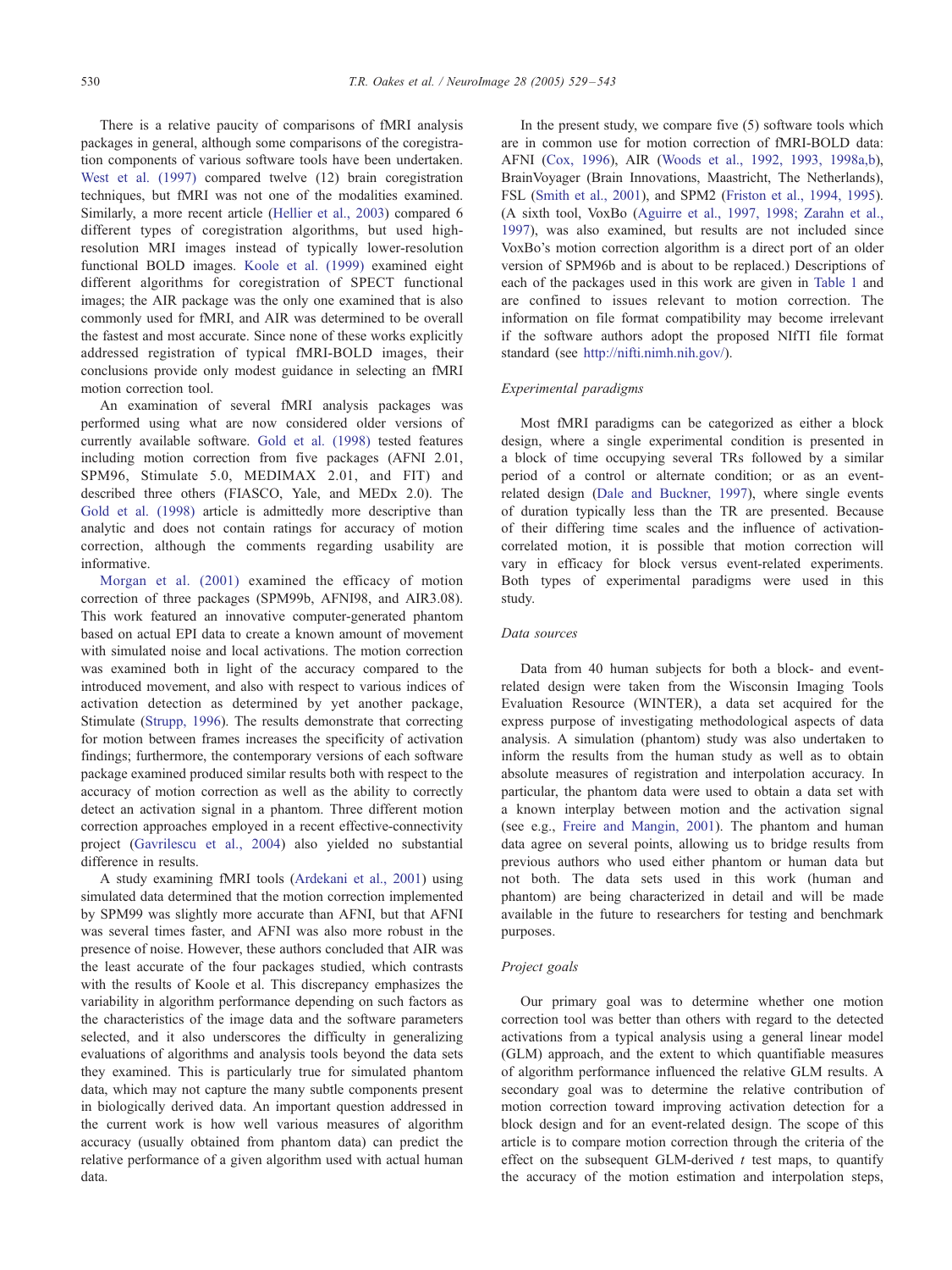<span id="page-2-0"></span>

| Table 1 |                                                      |  |  |
|---------|------------------------------------------------------|--|--|
|         | Comparison of characteristics for each software tool |  |  |

| Software              | Interface                                        | OS supported                                           | Source<br>code<br>available | File<br>format                               | Cost function                                                              | Optimization<br>technique                                         | Interpolation                                                        | Additional<br>features                                                               |
|-----------------------|--------------------------------------------------|--------------------------------------------------------|-----------------------------|----------------------------------------------|----------------------------------------------------------------------------|-------------------------------------------------------------------|----------------------------------------------------------------------|--------------------------------------------------------------------------------------|
| <b>AFNI</b>           | GUI,<br>command<br>line                          | Unix, Linux,<br>MacOSX,<br>Windows<br>(cygwin)         | Yes                         | Proprietary,<br>ANALYZE-7.5.<br><b>NIfTI</b> | Weighted<br>least<br>squares                                               | Iterative<br>gradient<br>descent                                  | Fourier, also<br>trilinear, $n$ -degree<br>polynomial                | 4-way 3D<br>shear matrix<br>factorization<br>of rotation<br>matrix for<br>speed      |
| <b>AIR</b>            | Command line                                     | Unix, Linux,<br>Windows,<br>most others                | Yes                         | ANALYZE-7.5<br>$(3D \text{ only})$           | Least squares<br>with intensity<br>rescaling<br>(and other<br>options)     | Powell variant                                                    | Scanline chirp-z<br>(Fourier variant),<br>several others             |                                                                                      |
| Brain<br>Voyager      | GUI, some<br>scripting                           | Unix, Linux,<br>Windows,<br>MacOSX                     | No                          | Proprietary,<br>ANALYZE-7.5                  | Least squares                                                              | Levenberg-<br>Marquardt<br>or (if that fails)<br>gradient descent | Trilinear and sinc                                                   |                                                                                      |
| <b>FSL</b><br>McFLIRT | GUI,<br>command<br>line                          | Unix, Linux,<br>MacOSX,<br>Windows<br>(cvgwin)         | Yes                         | ANALYZE-7.5.<br><b>NIfTI</b>                 | Normalized<br>correlation<br>(with several<br>other options)               | Multistart coarse<br>search followed<br>by two finer<br>searches. | Trilinear and sinc.                                                  | Edge smoothing<br>to eliminate small<br>cost function<br>discontinuities.            |
| SPM <sub>2</sub>      | GUI, Matlab<br>command line,<br>Matlab scripting | Unix, Linux,<br>MacOSX,<br>Windows:<br>requires Matlab | Yes                         | ANALYZE-7.5,<br><b>NIfTI</b>                 | Least squares<br>approach,<br>Taylor expansion<br>to parameterize<br>image | Gauss-Newton                                                      | 4th degree B-spline<br>(approximates a<br>windowed sinc<br>function) | Optimized<br>non-Matlab<br>programs<br>$(*.$ mex files)<br>only exist for<br>some OS |

and to relate the individual software accuracy to GLM analysis results.

#### Methods

#### Human studies

Forty subjects were recruited through local newspaper and pinup advertisements. All subjects provided informed consent, and all studies were performed in accordance with the policies of the UW-Madison's Human Subjects IRB. The goal was to recruit a range of subjects who would be representative of the ''normal'' types of subjects recruited as controls from the population at large.

Participants were screened by phone with an MRI-Compatibility Form, the Edinburgh Handedness Survey, and a Structured Clinical Interview for DSM-IV Axis I Disorders (SCID). Prior to the actual scanning session, subjects underwent a simulated scan in a mock scanner to accustom them to the MRI scanner environment and to train them in the performance of the different experimental tasks. Data were acquired from February through July of 2003. Subjects ranged in age from 18 to 50, with number and gender balanced within each decade:  $18-29$ : M(8), F(6); 30-39: M(6), F(6);  $40-50$ : M(8), F(6).

A working memory N-back task ([Casey et al., 1998; Cohen et](#page-13-0) al., 1997; Smith et al., 1996) (with 0, 1, and 2 back trials, 51 s per block with 10 s of rest, 3 blocks of each condition) was used as a multi-condition block-design experiment. A Go/No-go task ([Gara](#page-13-0)van et al., 1999; Liddle et al., 2001) (random ITI between 1.5 and 3.5 s, 120 Go trials, 30 No-go trials) was used to provide an eventrelated design. Both tasks required a response to stimuli through a button-box, so motion that is correlated with the activation paradigm is a distinct possibility.

All functional and anatomical brain images were acquired on a GE-SIGNA 3.0-T MRI scanner with a high-speed EPI gradient. Anatomical scans consisted of a high-resolution 3D T1-weighted inversion recovery fast gradient echo image (inversion time = 600 ms,  $256 \times 256$  in-plane resolution, 240 mm FOV,  $124 \times 1.1$  mm axial slices), a T1-weighted spin echo coplanar image with the same slice position and orientation as the functional images (256  $\times$ 256 in-plane resolution, 240 mm FOV, 30  $\times$  4 mm sagittal slices with a 1-mm gap), and a T2-weighted fast spin echo image (256  $\times$ 256 in-plane resolution, 240 mm FOV, 81  $\times$  2 mm sagittal slices). Functional scans were acquired using a gradient echo EPI sequence  $(64 \times 64 \text{ in-plane resolution}, 240 \text{ mm} \text{ FOV}, \text{T} \text{R} / \text{T} \text{E} / \text{F} \text{lip} = 2000 \text{ m}$ ms/30 ms/90 $^{\circ}$ , 30  $\times$  4 mm interleaved sagittal slices with a 1-mm interslice gap; 252 whole brain images per scan run for the N-back task, 203 whole brain images per scan run for the Go/No-go task). The signal-to-noise ratio (SNR) of the image data averaged over all subjects and over the entire brain volume was  $130 \pm 50$ , with a range of  $80 - 250$ . This value includes regions of the brain with substantial inhomogeneity (dropout) artifact so there is substantial spatial variation.

#### Phantom simulations

A series of simulated fMRI data series (also known as phantoms) were created in order to mimic activations with known locations and magnitudes. To create the phantoms, AIR was used to determine the motion parameters for a rigid-body (6-parameter) motion correction for a sequence of 202 images (TR = 2 s) from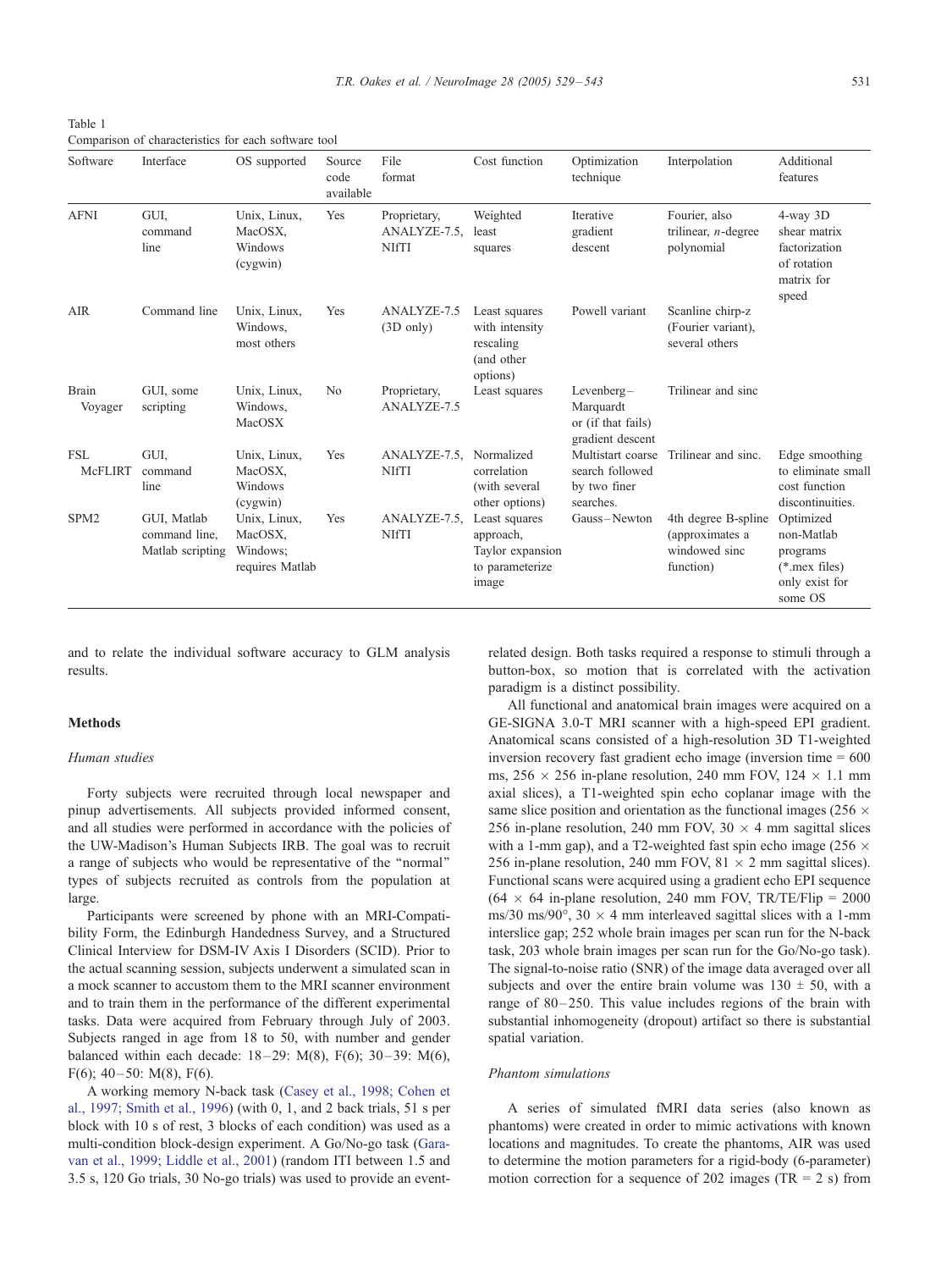one of the human subjects, and the transformation parameters were extracted from the resulting "\*.air" files. A single EPI-based 3D image volume from the middle of the sequence was selected as the base image. A scriptable version of the AIR program ''manualreslice'' was used to create transform matrices for each of the 202 known motions, and the AIR program "reslice" was used with AIR's "scanline chirp-z" interpolation method (a Fourier variant) to create a series of translated and rotated images with realistic motion. The original motion parameters and the activation models are shown in Fig. 1.

Before the addition of motion to each phantom series, activations were added at specific locations in the original (premotion) image. Seven (7) different activation clusters were added; all activations were modeled as a 3-dimensional Gaussian distribution with a specific magnitude and FWHM. The activation properties are summarized in Table 2.

The activation magnitudes were modulated by a specified activation function. Two different activation functions were used in this study: (i) a block-design activation with 9 evenly spaced blocks (10 TRs on, 10 TRs off) and no activation at the beginning or end; and (ii) an event-related design with a spike-shaped activation every 8 TRs. Both activation functions were convolved with a synthetic hemodynamic response function.

Noise was added to each image volume after addition of the activations. The noise was modeled as normally distributed about the value for each voxel. The FWHM of the normal noise distribution could be specified in order to model different image SNR. In this study, two different SNR levels were modeled: (i)  $SNR = 200$  and (ii)  $SNR = 80$ . These capture the range of SNR encountered in previous research using different scanners (1.5 T and 3.0 T) in brain regions with both good and poor signal coverage.

Several potentially influential sources of noise were not modeled in this set of phantoms, including physiological noise, non-linear warping that occurs when the internally distorted

Table 2 Phantom activation properties

| Name                 | Location   | FWHM (mm) | Magnitude |
|----------------------|------------|-----------|-----------|
| Left visual cortex 1 | 12, 12, 23 | 8.0       | 0.01000   |
| Left visual cortex 2 | 12, 12, 26 | 5.0       | 0.01000   |
| Left PFLC            | 9, 43, 41  | 6.0       | 0.00500   |
| Right PFLC           | 20, 43, 42 | 6.0       | 0.00500   |
| Left hippocampus     | 8, 33, 28  | 6.0       | 0.00250   |
| Left motor cortex    | 9, 33, 40  | 3.0       | 0.00375   |
| Right motor cortex   | 19, 33, 41 | 3.0       | 0.00500   |
|                      |            |           |           |

"Location" refers to the 0-based location within the 3D array (dimensions  $=$ [64, 64, 32] voxels) for the base EPI image oriented in the acquisition direction (sagittal) with the superior part of the brain at the left and the anterior part of the brain at the top of the displayed image volume. ''FWHM'' refers to the width of the Gaussian-shaped activation in each of the three cardinal directions. ''Magnitude'' indicates the scaling factor for each activation relative to the regional average value at each respective location, e.g., 0.0100 indicates a cluster with a maximal pre-noise value 1% larger than the base image.

magnetic field is altered by rotation, the interaction of motion and susceptibility artifacts ([Wu et al., 1997\)](#page-14-0), multiple intrascan movements, and spin history effects ([Friston et al., 1996\)](#page-13-0). Intraframe motion was modeled for an interleaved acquisition scheme in some early phantoms but was found not to influence the results, so this aspect was not pursued.

A set of 12 phantom time series were constructed with differing parameters as summarized in [Table 3.](#page-4-0) Three different levels of motion were used: no motion (M0); standard motion as measured from a human subject scan (M1); and the M1 translation and rotation parameters multiplied by 3 (M3). These phantoms are referred to as the ''quantitative phantoms''. Each package was used to motion-correct the phantoms, and the resulting estimated motion parameters were compared to the known motion values. (Brain-Voyager was not included in quantitative comparisons of accuracy



Fig. 1. Phantom motion parameters. Parameters were taken from the motion correction of a representative human subject using AIR. The translation parameters are in mm and the rotation parameters are in degrees. The root mean square (RMS) is the square root of the sum of the square of all 6 parameters. The eventrelated and block activation models are shown in green at the bottom (arbitrary units).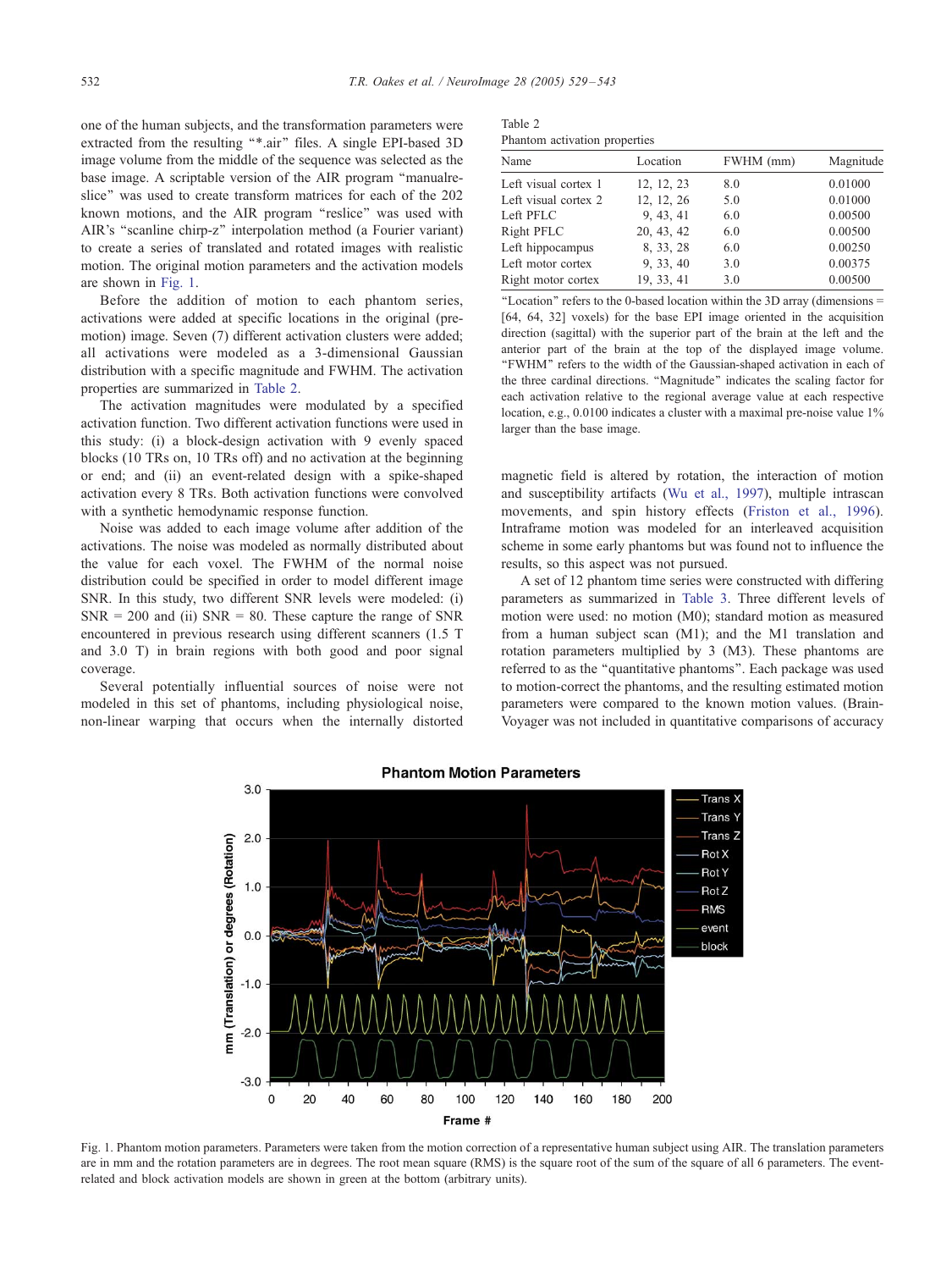<span id="page-4-0"></span>Table 3 Summary of phantom properties

| Activation   | <b>SNR</b> | Motion       |
|--------------|------------|--------------|
| <b>Block</b> | 200        | $\theta$     |
| <b>Block</b> | 200        | 1            |
| <b>Block</b> | 200        | 3            |
| <b>Block</b> | 80         | $\mathbf{0}$ |
| <b>Block</b> | 80         | 1            |
| <b>Block</b> | 80         | 3            |
| Event        | 200        | $\mathbf{0}$ |
| Event        | 200        |              |
| Event        | 200        | 3            |
| Event        | 80         | $\theta$     |
| Event        | 80         |              |
| Event        | 80         | 3            |

''Activation'' refers to whether the activation paradigm was modeled as a series of blocks or as a well-spaced event-related model. "SNR" refers to the signal to noise ratio in the resulting image, which incorporates the basal signal level and the normally distributed noise. ''Motion'' refers to a multiplication factor used to increase or decrease the magnitude of the motion parameters: "0" indicates no motion was added (these are the control data); "1" indicates the motion parameters were used without further modification; and "3" indicates that all motion parameters were multiplied by 3, in order to simulate a large amount of motion.

due to difficulty in converting motion parameters to a common coordinate system.) The transforms required to translate the parameters between packages are shown in detail in the online Supplementary Data.

The interpolation accuracy of the software packages was compared using a mostly zero-valued 3D image volume containing nine (9) well-separated single points with values of 1000 (the ''interpolation phantom''). One point was at the volume center and the other eight were placed near each corner and 10 pixels in from the volume edges. Four of the software packages (AFNI, AIR, FSL, SPM2) were used to reslice the volume using  $x$ -,  $y$ -, and  $z$ -translations of 2 mm, and rotations of  $2^{\circ}$  about the x-, y-, and z-axis. Two types of interpolation algorithms were tested for each package: a trilinear type and a sinc-like or Fourier-class algorithm. For SPM2, only a sinc-like algorithm was tested.

## Computer facilities

A set of 6 matched computers was used for all analysis (HP model xw6000, 2.66 GHz Pentium IV dual processors, 3.0 Gbyte RAM, 2 network cards, CD/RW, dual boot Windows2000 or RedHat Linux 8.0+ patches). For time-sensitive tests, data were copied to the local disk of a single computer.

#### Processing of human data prior to motion correction

MRI EPI-BOLD data were reconstructed using ''epirecon'', a program made available by GE Medical Systems to certain research facilities which use its MRI scanners. After reconstruction, functional data were converted to AFNI format and slice-time corrected using the ''to3d'' and ''3dTshift'' programs of AFNI. Image distortion was corrected using estimated  $B_0$  field maps to shift image pixels along the phase encoding direction in the spatial domain ([Jezzard and Balaban, 1995; Hutton et al., 2002\)](#page-13-0). Duplicate copies of the corrected functional data were made in ANALYZE-7.5 format for motion correction with packages other than AFNI.

The anatomical scans (T1, T2, coplanar) were reconstructed directly on the MRI scanner.

# Standard and other motion correction parameters

Each software package was used to motion-correct each of the data sets using parameters that were determined to be the "standard" ones normally used for each package. The standard parameters were taken as those advocated in an instruction manual, an introductory course, or online discussion groups as default parameters, if available; or, lacking these resources, through our own experience with a reasonable balance between accuracy and speed. The authors for each of the packages were then consulted, and they verified that our standard parameters were either in fact the default parameters or were quite similar. If default values were not specified for one or more parameters for a particular package, we attempted to use parameters similar to the other packages; for instance, a sinc-type interpolation was used for all standard reslice approaches. The authors of each of the packages were further consulted for advice on motion correction parameters which were optimized for (i) speed and (ii) accuracy. In some cases these were similar or identical to the standard parameters. The parameters used for each software package and for each of the three conditions (standard, speed, and accuracy) are listed in [Table 4.](#page-5-0) Unless specified, all parameters in [Table 4](#page-5-0) were default parameters, or the same as the standard configuration. Initial analysis of the phantom data indicated that the interpolation schemes suggested by the authors for the accurate parameters for AFNI (heptic, or seventhorder polynomial interpolation) and AIR (scanline chirp within plane, linear across planes, '-n 11') yielded notably worse results for cluster size and  $t$  values than the standard parameters. The accurate parameters reported here are thus the same as the standard parameters for these two packages. All combinations used a 6 parameter (rigid body) model.

## GLM analysis

The program "fmristat" ([Worsley et al., 2002\)](#page-14-0) was selected for the general linear model (GLM) analysis because it has no motion correction capabilities itself, and so was not one of the packages considered in this work. The motion-corrected time series from all software packages were treated identically after motion correction was complete, and no further processing (such as spatial or temporal filtering) was performed.

Using a two-stage GLM approach, analysis with fmristat yielded a statistical parametric map of t values for each package. In the first stage GLM analysis, data from each human subject were individually modeled. Each condition was modeled with a regressor formed by convolving a boxcar or spike function representing stimulus ''on'' periods with an ideal hemodynamic response function. Contrast maps were generated by subtracting the parameter estimates for pairs of conditions. The contrast maps were then registered to an MNI template (Montreal Neurological Institute; [Evans et al., 1992, 1994\)](#page-13-0) with FLIRT software, using a two-stage registration procedure. First, the coplanar T1 volume was registered to the high-resolution T1 volume, using a 6-degree of freedom affine (rigid body) transform. The high-resolution T1 volume was registered to the MNI template using a 12-degree of freedom affine transform. These two transforms were then combined and applied to the contrast maps to bring them into MNI space.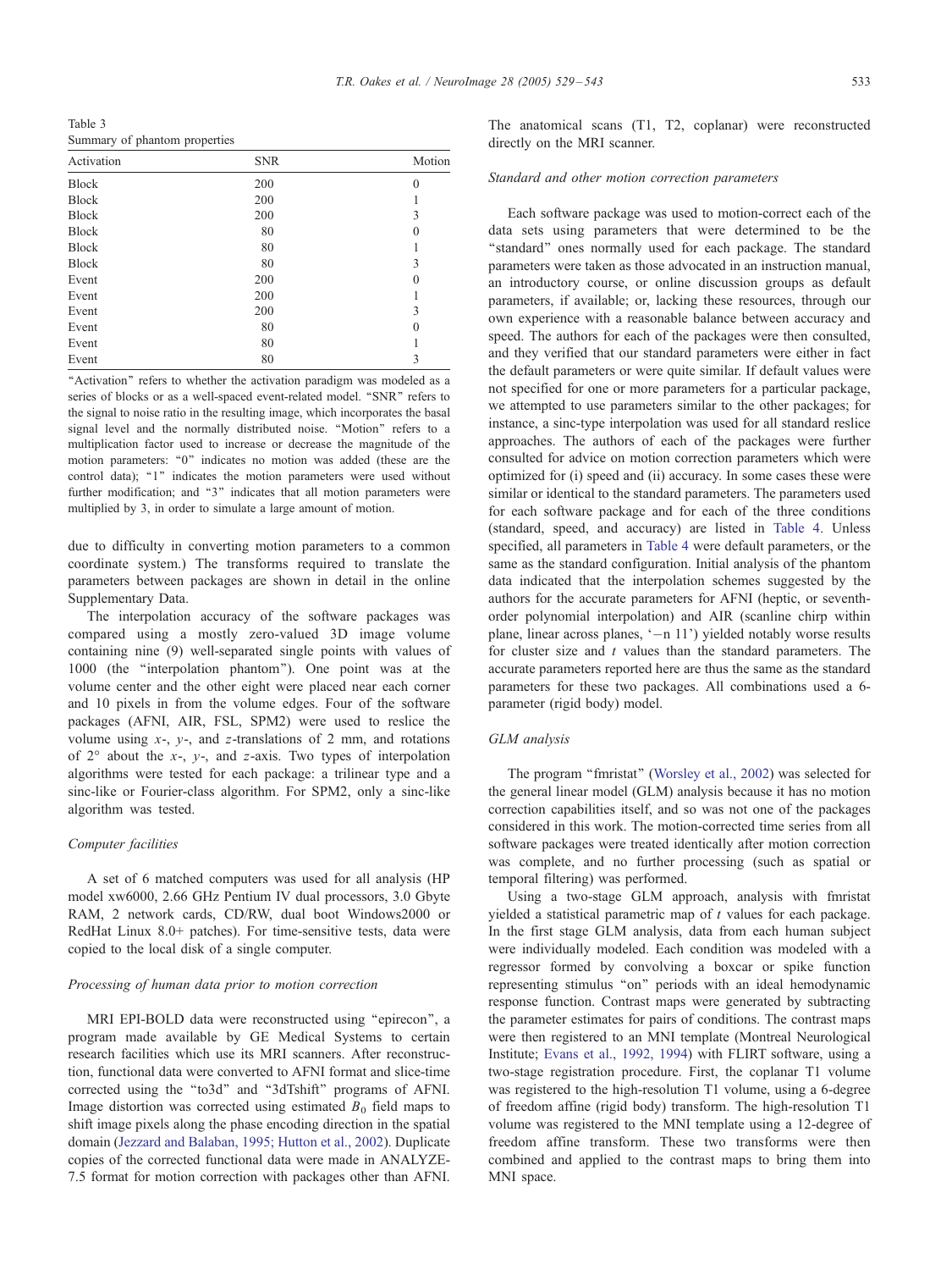<span id="page-5-0"></span>Table 4

|                     | Standard                                                                                                                                                                  | Optimized for speed                                                                                                                | Optimized for accuracy                                                  |
|---------------------|---------------------------------------------------------------------------------------------------------------------------------------------------------------------------|------------------------------------------------------------------------------------------------------------------------------------|-------------------------------------------------------------------------|
| AFNI                | $interpolation = Fourier; max.$<br>number of iterations for<br>convergence = 19; x_thresh = $0.02$ ;<br>rot_thresh = $0.03$ ; delta = $0.7$ ; single<br>pass registration | $interpolation = cubic$                                                                                                            | same as standard                                                        |
| <b>AIR</b>          | $interpolation = scaling chirp;$<br>$cost$ function = least squares with<br>intensity rescaling; thresholds = $6000$ ;<br>set flags " $-i$ ", " $-q$ "                    | $interpolation = trilinear;$<br>$cost$ function = least squares;<br>convergence = " $-c$ 10";<br>sampling density = " $-s$ 81 9 3" | same as standard                                                        |
| <b>BrainVoyager</b> | $interpolation = trilinear$ ; every<br>other voxel in each dimension<br>$(i.e., 12.5\%$ of voxels), maximum<br>of 100 iterations                                          | same as standard                                                                                                                   | $interpolation = sinc;$<br>every voxel, threshold $=$<br>$100$ (of 255) |
| <b>FSL</b>          | $cost = normcorr$ ; bins = 256; dof = 6;<br>refvol = 0; scaling = 6.0; smooth = 1.0;<br>stages $=$ 3                                                                      | same as standard                                                                                                                   | $refvol = N/2 + 1$ ; stages = 4;<br>final interpolation $=$ sinc        |
| SPM <sub>2</sub>    | quality = .75; fwhm = 5; sep = 4;<br>interp $=$ 4                                                                                                                         | quality = $0.5$ ; fwhm = 7;<br>$sep = 6$ ; interp = 1                                                                              | quality = 1.0; fwhm = 2;<br>$sep = 2$ ; interp = 5                      |

Parameters not mentioned in fast and accurate categories are the same as standard parameters. For AFNI and AIR, the accurate parameters originally suggested by the software authors were less accurate than the standard parameters, which were used instead throughout this work.

For the human data, a second stage GLM analysis was performed with fmristat to produce group  $t$  statistic maps for each contrast. In preliminary analyses, it was noticed that the relative ranking of results from the different packages changed slightly depending on group size. This effect is most likely due to differing accuracies between packages for certain individuals, so the overall rankings changed depending on the constituent subjects. Rather than rely on the results for a single group of individuals, a series of subsets of the full data set were examined to avoid biasing the results in favor of the motion correction program which happened to yield the best  $t$  statistics for a particular group. From the original full group of 40 subjects, 7 subjects with excessive motion (>4 mm or  $4^{\circ}$ ) were discarded. The remaining 33 subjects were evenly divided into low- or medium-motion categories based on a median split of the average root mean square (RMS) of the percent signal difference between each frame and the first frame. Averaged over each category, the RMS difference was as follows: low/event: 1.01%; medium/event: 1.31%; low/block: 1.34%; medium/block: 1.52%. Two distinct series of nested subgroups were then created containing 8, 12, 16, 20, 24, and 33 subjects to avoid idiosyncrasies in a given group biasing the results. Each subgroup contained all of the subjects from the immediately smaller group along with several additional subjects. For each subgroup, the number of low- and medium-motion subjects was balanced, in order to maintain continuity between group sizes with respect to motion magnitude. For every package and set of parameters, a GLM analysis was performed for each group size for both nested series. The results from each group were averaged across the two series.

Standard, fast, and accurate parameters for each software package

#### Criteria for assessing accuracy of MC

# Humans

For the human subject data, results were compiled for several clusters for each paradigm. The clusters were selected by first running the GLM analysis for the entire group of  $N = 33$  subjects using the non-motion-corrected data, and thresholding the resulting t maps at  $t = 2.0$  (corresponding to  $P \le 0.054$  uncorrected). The non-motion-corrected data were used as the basis for comparison in order to see the relative improvements of motion correction for each software package, as well as to include both actual and artifactual activation clusters in the comparison. Several clusters were selected after visual inspection; 6 clusters were selected for the event-related task and 5 were selected for the block design task (see Table 5). Variety in the clusters was sought with respect to location, cluster size and shape, superficiality, magnitude of maximal  $t$  value, and likeliness of the cluster being a motion artifact ([Fig. 2](#page-6-0) shows representative examples). For the eventrelated task, clusters were identified bilaterally in temporoparietal cortex, inferior frontal gyrus, anterior cingulate, and left motor cortex. These brain regions have previously been found to make up part of a network involved in manual response selection and inhibition (e.g., [Liddle et al., 2001\)](#page-13-0). For the block design task, clusters were identified bilaterally in the middle and inferior frontal gyri, as well as bilateral middle and superior temporal gyri, consistent with previous research on working memory tasks similar to this one ([Cohen et al., 1997\)](#page-13-0). In addition, a left prefrontal cluster

Table 5

Details of the six clusters examined in the event-related (Go/No-go) and five clusters in the block design (N-back) data sets

| Cluster location                            | Design | Cluster<br>volume $(mm3)$ | Cluster<br>maximum t |
|---------------------------------------------|--------|---------------------------|----------------------|
| Anterior cingulate                          | event  | 8200                      | 5.28                 |
| Left parietal                               | event  | 4000                      | 4.81                 |
| Right temporoparietal                       | event  | 4800                      | 4.41                 |
| Left inferior frontal                       | event  | 4400                      | 5.06                 |
| Right inferior frontal                      | event  | 4000                      | 6.06                 |
| Motor cortex                                | event  | 5900                      | 4.56                 |
| Left middle frontal                         | block  | 3900                      | 4.91                 |
| Left temporal                               | block  | 4900                      | 4.85                 |
| Right temporal                              | block  | 3400                      | 5.28                 |
| Right inferior frontal                      | block  | 300                       | 3.78                 |
| Left frontal (motion artifact) <sup>a</sup> | block  | 3600                      | 5.66                 |

<sup>a</sup> Details for the motion artifact cluster are based on non-motion-corrected data.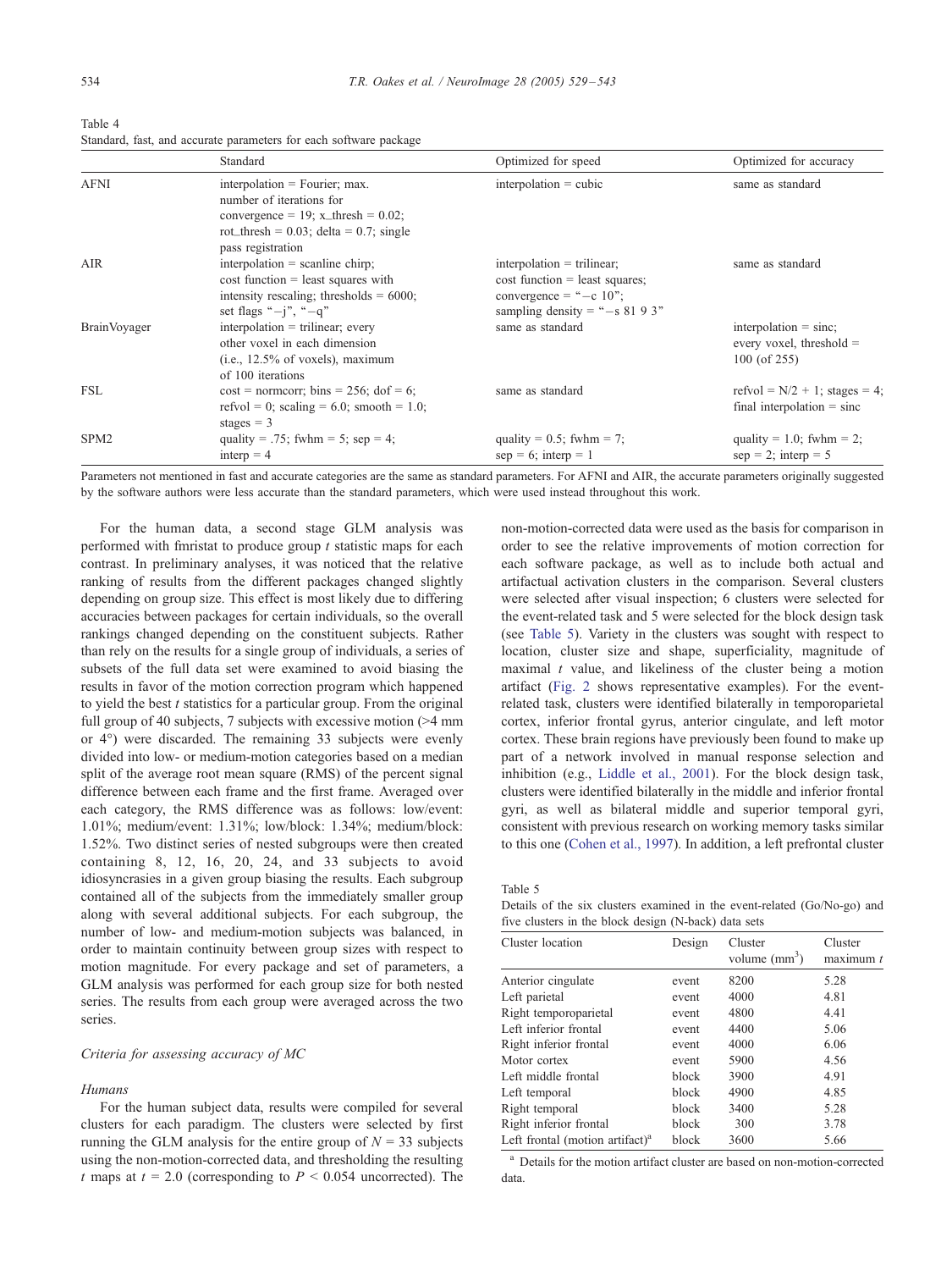<span id="page-6-0"></span>

Fig. 2. Representative significant activation clusters for the block design (LMFG, LMTG) and the event-related design (ACC, Mtr, RTP). The clusters were selected in order to obtain a variety of shapes, volumes, and locations.

was identified as an obvious motion artifact, running in a narrow strip around the left anterior cortical surface (see [Fig. 4\)](#page-8-0). A binary mask was made for each selected cluster for  $N = 33$  subjects.

Summary statistics for the motion-corrected clusters included cluster location (centroid and maximum value position) in MNI coordinates, mean, maximum, and standard deviation of  $t$  values within each cluster, and the number of voxels within each cluster for which the t value exceeded a significance of  $P = 0.01$ . The parameters which were found to be most unique and informative were the change in maximum  $t$  value across the whole cluster relative to non-motion-corrected data, and the change in the number of voxels exceeding  $P = 0.01$  relative to non-motion-corrected data.

#### Phantoms

The phantom data set was used to examine the effect of motion correction on subsequent maximal  $t$  values for GLM-derived activation images. The maximal  $t$  values were tabulated for each of the seven  $(7)$ activation clusters within each phantom. A recovery coefficient was calculated by comparing each software tool's clusters to a reference data set with the same SNR but which had no added motion, and the same activation as the cluster being compared to it (Eq. (1)).

 $R = (\max \_{t_{cluster}} - \max \_{t_{NoMC}})/(\max \_{t_{ref}} - \max \_{t_{NoMC}})$  $(1)$ where  $\max_{t_{\text{cluster}}}$  is the maximum t value from an individual cluster,  $max_t_{\text{NowC}}$  is the maximum t value for that cluster from the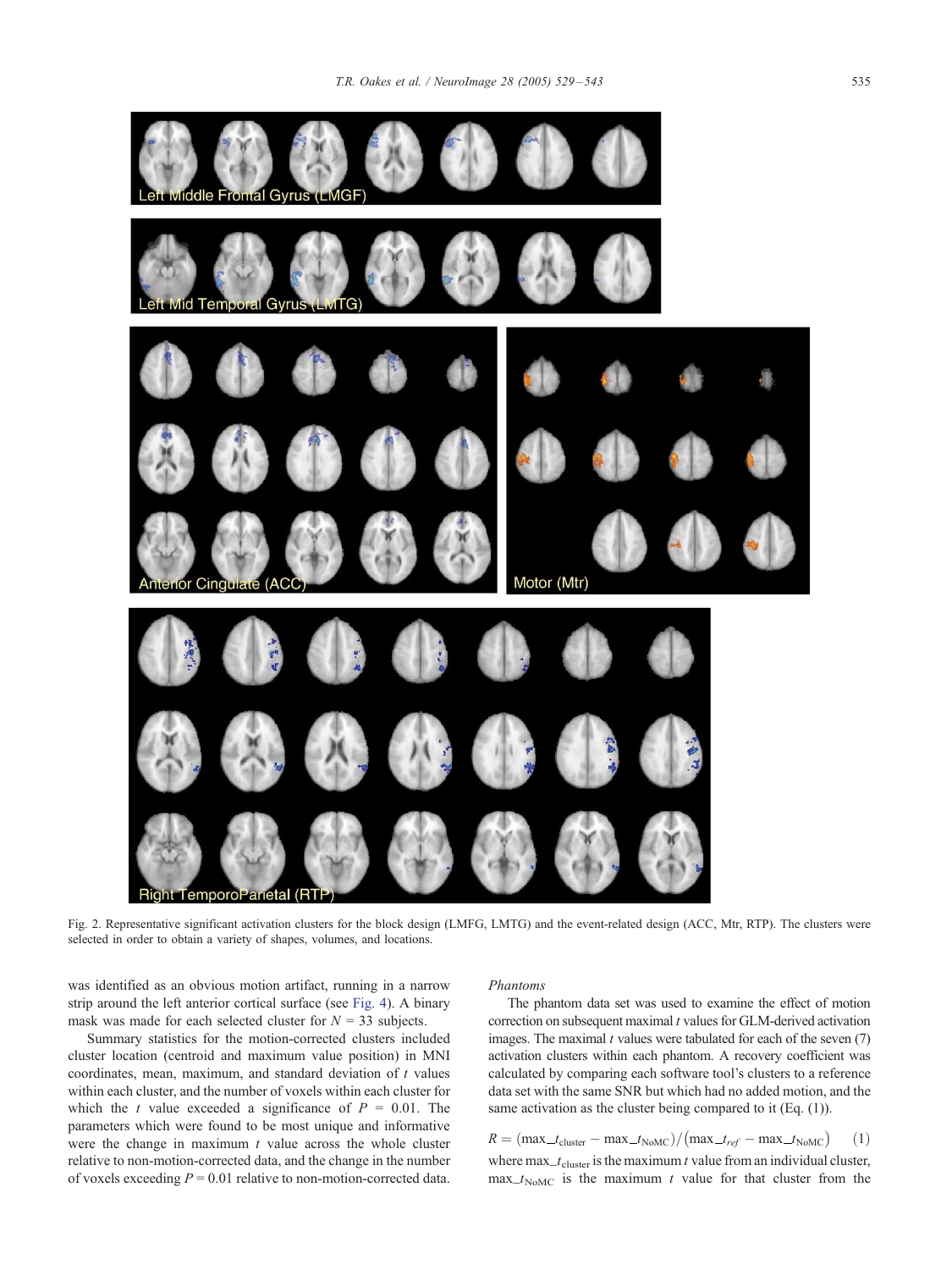<span id="page-7-0"></span>corresponding non-motion-corrected phantom, and  $\max_{t_{ref}}$  is the maximum  $t$  value from that cluster from the unmoved phantom with the same amount of noise. The recovery coefficient indicates the improvement of the maximal cluster value for motion correction relative to no motion correction, as a fraction of the total drop in  $t$ value attributed to motion.  $R = 1$  indicates full recovery of t values, and 0 indicates no benefit from motion correction.

To evaluate the absolute motion estimation accuracy using the quantitative phantoms, the transform matrix output by each software package was transformed to a standard coordinate system (see Supplementary Data for details). For practical reasons the FLIRT coordinate format was chosen, but any other could equally have been chosen. The FLIRT program rmsdiff calculates the RMS difference between two transforms applied to an 80-mm sphere located at the center of the image (see [Jenkinson et al., 2002\)](#page-13-0). This program was used to compare the estimated motion transform for each time point as given by each software package with the known motion transform.

To assess interpolation accuracy, the average of the maximal values for each of the nine isolated points in the resliced interpolation phantom was used as an indicator, with values closest to the original value indicating a more accurate interpolation algorithm.

#### Criteria for assessing other aspects of software

To assess the speed of motion correction, 5 representative subjects were selected, and motion correction was performed on this group using each package. A single computer running Linux (RedHat-8) was used for all computations except BrainVoyager, for which the same computer was booted using the Windows2000 operating system. All data were first copied to that computer's local hard drive. For BrainVoyager only, the time to read the data from disk was not included in the timing total. The times required to motion-correct each subject were recorded for the two eventrelated scan runs and the block-design run. For some packages, separate times were obtained for alignment and reslicing, but since these times were not available for all packages, only the aggregate times are reported. An average time per single frame was calculated, and these were then averaged over the block and event-related data sets and all 5 subjects for each package.

To assess the ease of writing scripts for batch processing, the principle users of each of the software tools within this work compared each tool they were familiar with to other familiar tools, and other users both within and outside of our laboratory were also



Fig. 3. Increase in cluster size (top) and maximum t statistic (bottom) for motion-corrected data from the block design task (left) and event-related task (right). Data are averaged across clusters and group sizes. Error bars represent 95% confidence intervals. Non-motion-corrected block design data had a mean cluster size of 632 mm<sup>3</sup> and max t statistic of 4.03. Non-motion-corrected event-related data had a mean cluster size of 1640 mm<sup>3</sup> and a max t statistic of 4.92.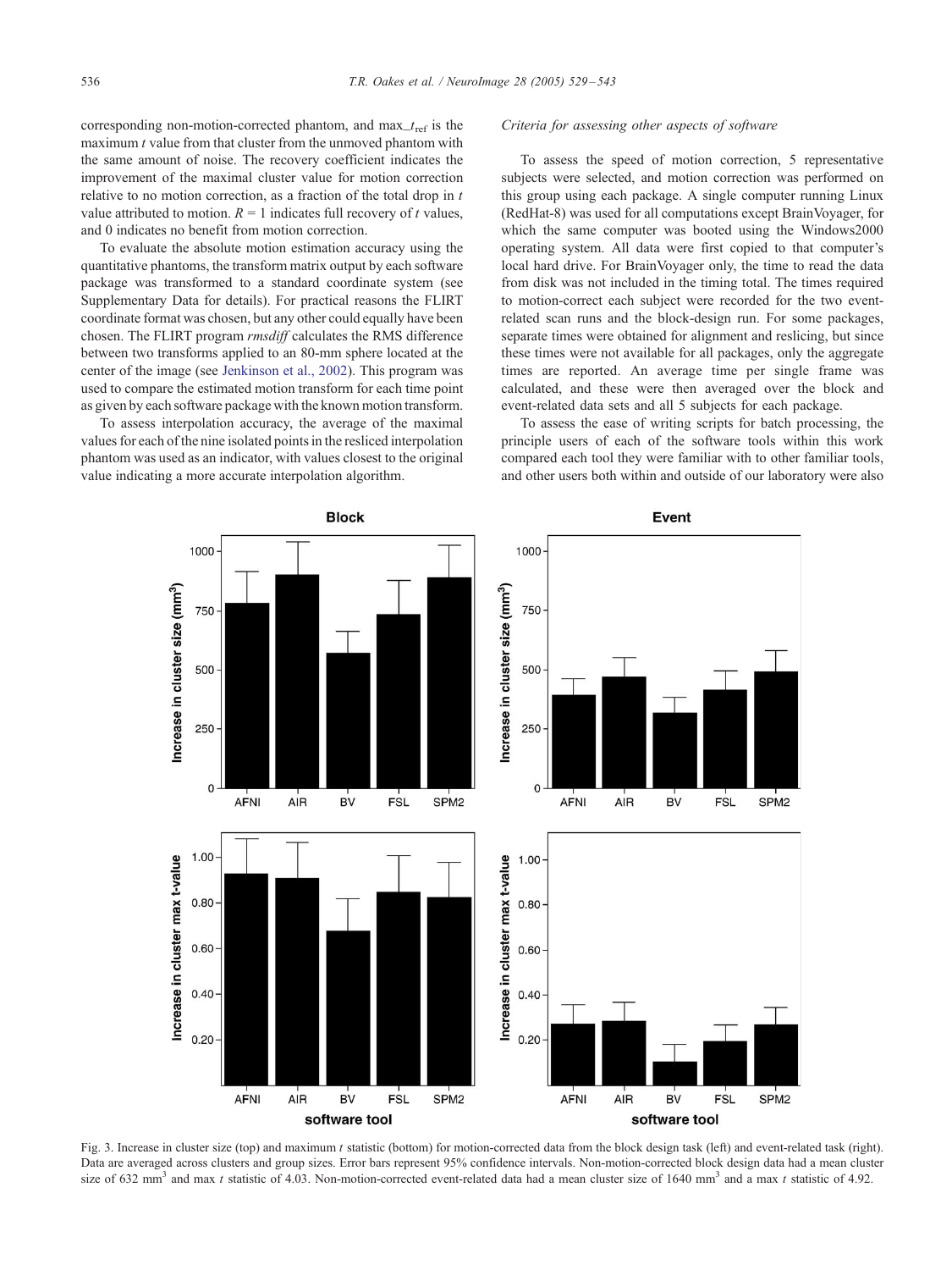<span id="page-8-0"></span>consulted. All contributors to this somewhat subjective assessment had experience with at least two of the software tools, and none of the contributors had any particularly close association with any of the tools (i.e., the authors of the tools were not consulted for this aspect). Although in some cases many comments were obtained, we have attempted to restrict the observations to those that are pertinent to the motion correction features of each package.

## **Results**

## Human data

Comparisons of the motion-corrected  $t$  values and cluster sizes for each software tool relative to the corresponding nonmotion-corrected values are shown for the block-design and event-related experiments ([Fig. 3\)](#page-7-0). Although the thresholded cluster size and maximum  $t$  statistic results depended upon group size for both the block and event-related designs, the pattern of results across software tools and motion correction settings (standard, fast, accurate) was the same for all group sizes. Statistical F tests of the group  $\times$  tool and group  $\times$ settings interactions were not significant ( $F$  tests <1.0 for these interactions). Motion correction settings had no effect on results, either as a main effect or in the interaction with software tool (all  $F$ 's  $\leq$ 1). [Fig. 3](#page-7-0) thus presents results averaged across group size and software settings. For the block-design task, there was a significant difference across software tools in thresholded cluster size  $(F(4,90) = 2.52, P = 0.046)$  and in cluster maximum t statistic  $(F(4.90) = 15.81, P \le 0.0001)$ .

All motion correction tools provided an increase in the cluster maximum  $t$  statistic of about 0.8 in the block design experiment,

which represents an increase of 20%. All tools performed similarly, although BrainVoyager increased  $t$  statistics by slightly less than the other tools. For changes in thresholded cluster size, all tools provided a mean increase in cluster size of about 100 voxels, which represents more than a 100% increase in cluster size over nonmotion-corrected data. Once again, BrainVoyager provided a slightly smaller gain, and AIR and SPM2 a slightly higher gain in cluster size than the other tools.

Advantages of motion correction for the event-related design were more modest than for the block design. On average, the different tools provided an increase in the cluster maximum  $t$ statistic of 0.2, representing a 5% increase over non-motioncorrected data. Increases in thresholded cluster size were of the order of 50 voxels, an increase of 25% relative to non-motioncorrected data. There was a significant difference across software tools in cluster maximum t statistic  $(F(4,90) = 3.52, P = 0.007)$ and thresholded cluster size ( $F(4,90) = 3.75$ ,  $P = 0.005$ ). As with the block-design task, BrainVoyager increased  $t$  statistics by slightly less than the other tools. SPM2 and AIR provided slightly higher gains in cluster size than the other tools.

The levels of change in cluster maximum  $t$  statistic due to motion correction relative to the original maximal  $t$  values were substantial for the block design, but not the event-related design. Observed changes in cluster size were substantial for both tasks, and large enough to have an impact on the statistical analysis, since cluster size is an important component in most group level statistical thresholding techniques. It is worth noting that the FWHM of spatial correlation in motion-corrected data sets (a measure of spatial smoothness) varied by less than 0.1 mm across tools, and by less than 0.3 mm within each tool and across settings (e.g., standard vs. fast); this implies that differences in maximal  $t$ values were not due to differences in spatial smoothing.



Fig. 4. Decrease in maximum t statistic (top right) and cluster size (bottom right) for the motion artifact-related activation cluster in the block design task (left). Data are averaged across clusters and group sizes. Error bars represent 95% confidence intervals. This artifactual cluster had a size of 3672 mm<sup>3</sup> and max t statistic of 5.66 in non-motion-corrected data.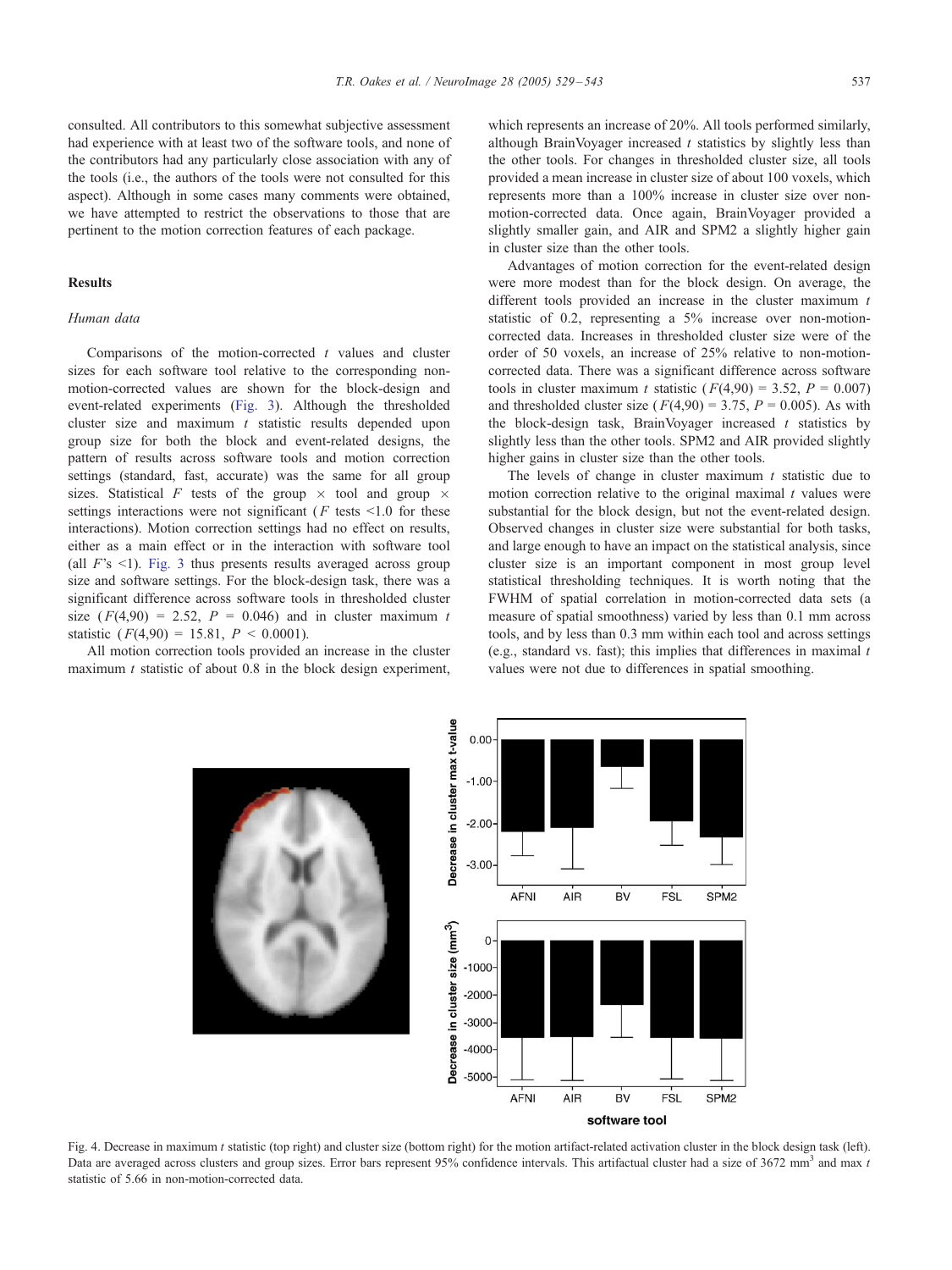<span id="page-9-0"></span>

Fig. 5. Recovery in maximum t statistic for motion-corrected data from the block design phantom (left) and the event-related design phantom (right). Data are averaged across clusters. Error bars represent 95% confidence intervals.

A false activation attributed to a motion artifact was analyzed as above. The cluster was located in the left prefrontal region (see [Fig.](#page-8-0) 4). All packages reduced this artifactual effect, although with the BrainVoyager motion correction some residual artifact remained at the suprathreshold level.

#### Phantom GLM data

For the simulated phantom data, more distinct differences than in the human data were found between motion correction tools. The ability of each package to recover cluster maximum  $t$  statistics by motion correction is demonstrated in Fig. 5, which shows the proportion of the drop in maximum  $t$  statistic due to motion that is recovered after motion correction (see Eq. 1). No significant interaction was found between software tool and effect of noise level or motion level, so the results in Fig. 5 are averaged over these factors. For the block design, all tools led to improvement over non-motion-corrected data. A significant effect of software tool on recovered maximum t statistic  $(F(4,360) = 16.83, P <$ 0.0001) was due to greater recovery for AFNI, and lower recovery for BrainVoyager and FSL. Results for event-related phantom data were similar, with AFNI showing the greatest  $t$  statistic recovery, and FSL and BrainVoyager the least (test for main effect of software tool:  $F(4,360) = 15.51, P \le 0.0001$ .



# Mean difference from true motions (Block design)

Fig. 6. Motion estimation accuracy. The absolute value of the mean difference of the calculated motion correction parameters (see Methods section G.2) is plotted for each time frame. The FSL "fast" parameters and the AIR and AFNI "accurate" parameters are not shown since they are identical to the corresponding standard ones.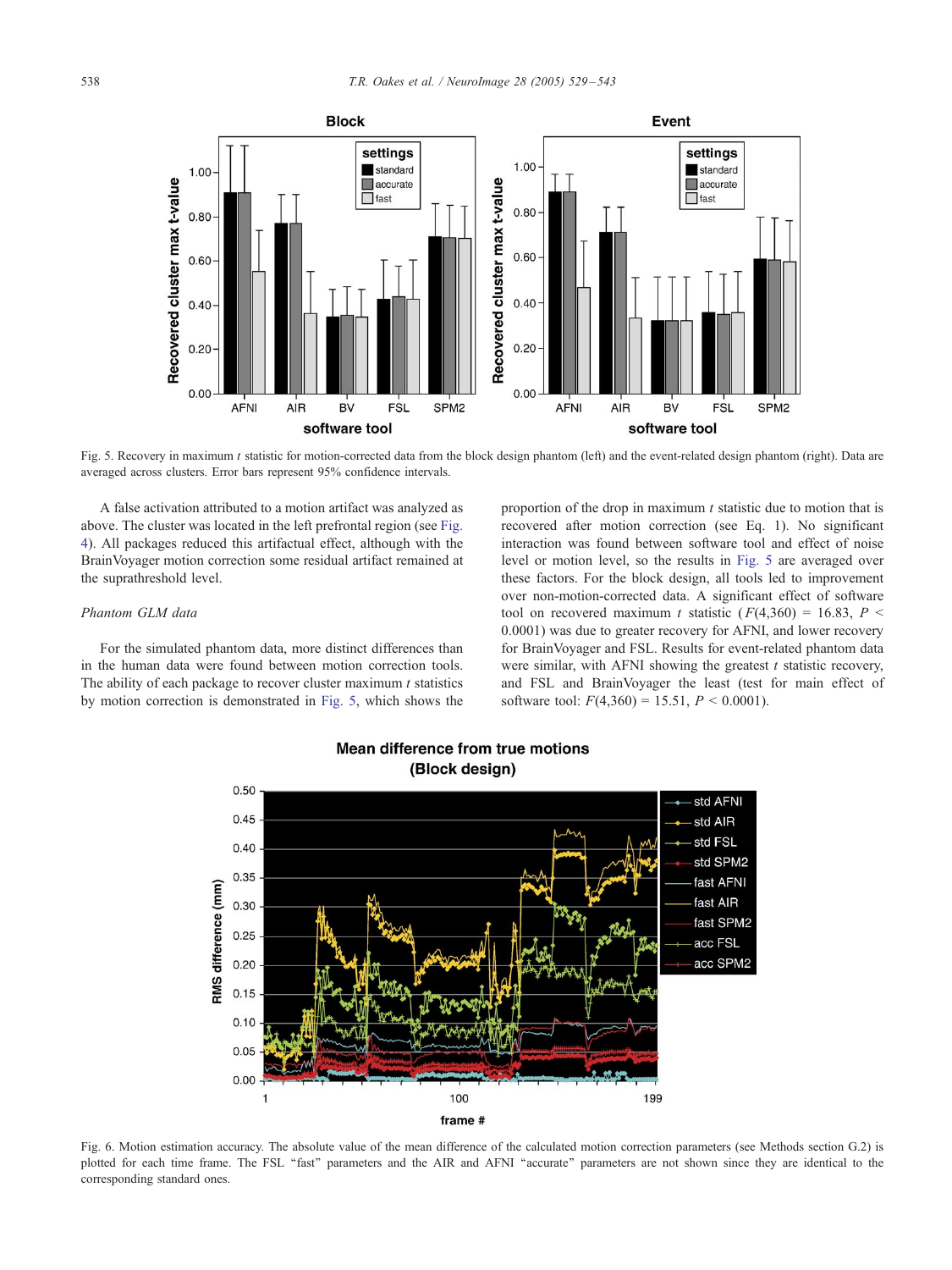<span id="page-10-0"></span>There was an interaction of software tool and motion correction settings for both the block design ( $F(8,360) = 2.31$ ,  $P = 0.02$ ) and event-related design ( $F(8,360) = 2.59$ ,  $P = 0.009$ ) phantoms. This effect was due to maximum  $t$  statistic recovery being worse with the fast settings for AIR and AFNI. Each of the software packages yielded nearly identical GLM results between the standard and accurate parameters.

#### Estimation accuracy

The motion estimation accuracy for the phantom data is shown in [Fig. 6.](#page-9-0) The most accurate results were achieved by AFNI, followed by SPM2. The accuracy of AIR, while still acceptable (less than 10% of a voxel dimension), was the poorest. The accuracy of AIR was affected very little by using either the fast or accurate parameters, while for FSL, the accurate parameters did indeed improve the accuracy by approximately 30%. Interestingly, for both AFNI and SPM2, the standard parameters were the most accurate.

#### Interpolation accuracy

The interpolation results indicate that the sinc-like interpolation algorithms are significantly more accurate and introduce less smoothing than trilinear-type algorithms (Fig. 7), since the sinclike algorithms yield maximal values closer to the original starting value. AIR, FSL, and SPM2 are all quite similar within each algorithm type, while AFNI performed noticeably better for both types.

#### Speed comparison

Each of the software packages was operated using standard (default) parameters, and then using parameters optimized for speed and accuracy. For the standard parameters, the average times (in seconds) per 3D image were as follows: AFNI: 0.11; AIR: 0.36; BrainVoyager: 0.26; FSL: 1.93; SPM2: 1.35 (see Fig. 8). AFNI was at least twice as fast as any other package, with



Fig. 7. Interpolation comparison using a resliced volume with isolated points. The average of the maximal value of each of the nine points was calculated. The starting value (1000.0) of the points was scaled to 1.0 in this plot. Values closer to 1.0 indicate less smoothing by the interpolation algorithm. A trilinear interpolation was not performed for SPM2.



Fig. 8. Comparison of speed of motion correction. The average time (in seconds) per 3D frame is shown for each software package for the fast, standard, and accurate parameters. The numbers above the bars indicate the average times. The values for FSL and SPM2 for the accurate parameters exceed the range of the plot.

AIR and BrainVoyager ranked next. For the accurate parameters FSL and SPM2 yielded extremely long times (off of the chart in Fig. 8). However, the times for the accurate parameters are not very important, since little or no improvement in measured accuracy or cluster  $t$  value was actually derived from using these parameters.

## Usability

During the use of each of the packages in this work, comments were recorded about specific usability features such as the learning curve, file formats, ease of writing scripts for batch mode, and data display features for checking the motion parameters. Although the learning curve may be steep for several of the packages, there are very helpful courses available from several of the software authors for their packages, as well as a variety of excellent tutorials and manuals. As mentioned previously, most of the comments about file format issues will be obviated if each of the software tools supports the proposed NIfTI file format (see [http://nifti.nimh.nih.]( http:\\www.nifti.nimh.nih.gov ) gov/) as either a primary or secondary format. Unless specifically mentioned, each tool was able to provide an adequate motion correction for all data sets.

#### AFNI

AFNI has both command line programs and an extensive interactive GUI with which to analyze and examine data. All programs are easily integrated with any scripting language or environment. Many of the command line programs (including the motion correction program, ''3dvolreg'') are also included as AFNI plugins, with a graphic user interface. ''3dvolreg'' has options to save the motion estimates in text format, making it easy to graph motion estimates against time, or to include motion correction estimates as regressors in subsequent first-level GLM analysis. The learning curve for AFNI can be steep, since there is a large array of options and programs, and many of the handy shortcuts are not immediately apparent. Relatively few processing steps are hidden from the user or invoked automatically, but conversely the user must take care to specifically include all of the desired analysis components.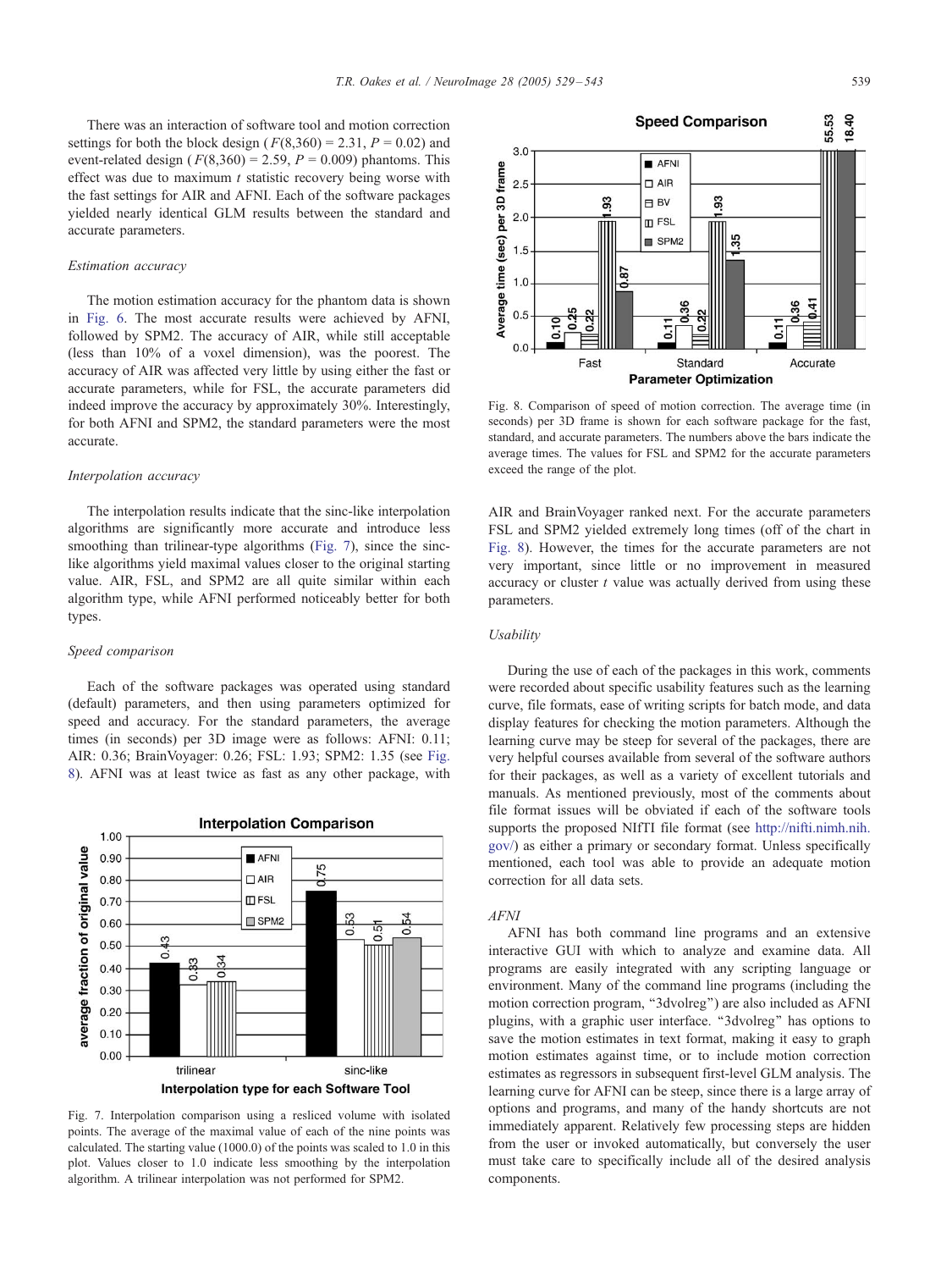## AIR

AIR has only a rudimentary GUI interface and display capability and was designed from the beginning to be incorporated into scripts, which is easy to do. It is not trivial to obtain the motion parameters, which are stored in a series of non-text motion parameter files (so-called "\*.air" files). A program to sequentially extract and convert the transform matrix from each file must be created independently by the user. Other items unaddressed by AIR include the following: (i) the lack of integrated display programs; (ii) the necessity to match the compiled version of AIR with the data type and range; (iii) lack of support for floating-point data; and (iv) no support for 4D file format. Nevertheless, learning to use AIR is relatively easy, and it has proven to be a robust tool.

#### BrainVoyager (BV)

BrainVoyager is relatively easy to use on its own, although issues related to file format and a rigid directory structure make it more difficult to incorporate into a processing pipeline. Copies of the original data files are required to be located in the directory where it will create its "fmr project" file. Thus, a script must first copy the input files to the BV working directory, perform all the BV work, and finally delete these files. In the latest version, BV introduces the ability to write data into the ANALYZE-7.5 format for utilization by other software. There is a difference in the availability of parameters between the interactive menus and a scripted analysis, so not all motion correction parameters can be scripted. For instance, even though motion correction can be referenced to any volume when run interactively, scripting only allows the default correction to the first volume. The voxel intensity threshold for motion correction is also not scriptable. However, the BV programmers are generally quite accommodating to requests for adding features such as these. Motion corrections on a few of the data sets (5 of 120) could not be completed due to errors in the algorithm, specifically problems with the covariance matrix. No combination of parameters could be found which permitted motion correction for these five data sets.

#### FSL

FSL has both command line programs and GUI interfaces for most analysis operations, although not all command options are available through the GUI. When running a command from the GUI, the equivalent command line is output to the terminal, providing a basis for subsequent command line use. When carried out within the FSL fMRI analysis tool FEAT, motion correction estimates are output in easy to read HTML format. Text files of motion estimates and transform matrices are also easily generated. FSL includes scripts to facilitate the use of AFNI's display capabilities with FSL-generated output.

#### SPM2

The choice of Matlab as the environment for SPM2 has good and bad points, and several of the usability features stem from this. It is difficult to incorporate SPM2 procedures into a larger non-Matlab-based script, but once inside Matlab there are a variety of scripting options. The level of skill required to write scripts for motion correction is comparable to most other software tools. Although SPM2 can read a 4D ANALYZE-7.5 file, SPM2 must be launched from a directory that contains a 4D file, and the ability to read a 4D file must be explicitly requested. The motion correction parameters are saved in a file in the output directory and can be easily incorporated as regressors in a subsequent GLM analysis.

## Discussion

The human as well as the phantom data indicate a substantial benefit to a GLM analysis from motion correction. The human data examined realistic changes in cluster size and  $t$  statistics and the ability to remove a motion-induced artifactual activation. All packages did an acceptable job and no single package emerged as the clear-cut leader, although BrainVoyager did not perform quite as well as the others. For the phantom data, BrainVoyager and FSL did not achieve the same level of registration accuracy as the others, as indicated by increased  $t$  statistic values. However, overall differences between packages are relatively small.

For the human data, a larger benefit of motion correction was seen for the block-design data compared to the event-related design. This difference may be due to the greater temporal match of brain hemodynamics related to activation between a block design and subject motion. Task-correlated motion is likely to be more of a problem in block designs than rapid eventrelated designs, since in the latter case task-correlated motion unfolds at a more rapid pace than the relatively sluggish hemodynamic response ([Birn et al., 1999; Field et al., 2000\)](#page-13-0). Thus, in block designs motion correction is likely to be particularly important.

The results from human data and phantom data were very similar, although there were greater performance differences between software packages for the phantom data than for the human data. The results from the human data can be regarded as more representative of realistic data analysis scenarios, in part because a large number of different motion sequences were present in the human data, and also because several known sources of noise were not modeled by the phantom. The phantom's model for noise is likely inadequate to capture the complexity of actual human data, since the phantom model did not include physiological noise (breathing, blood pulsatile motion, etc.), spin history effects, of the effect of motion on magnetic field distortion. Future work using this or a similar phantom incorporating additional noise elements into the model is likely to change the magnitude of the  $t$  value recovery and registration accuracy results, and perhaps also the relative performance ranking of the various packages.

Somewhat disappointingly, there was virtually no improvement in the  $t$  values or cluster sizes when the motion correction parameters were optimized for accuracy ([Fig. 5\)](#page-9-0), although the accurate parameters were more time consuming for all software tools ([Fig. 8\)](#page-10-0), with a 10-fold or more increase in processing time for some tools. A variety of parameters were changed in an attempt to increase accuracy, with most involving an increased number of iterations and/or a more stringent convergence criteria required of the cost function (see [Table 4\)](#page-5-0). BrainVoyager and FSL also attempted a more sophisticated interpolation scheme. [Freire et al. \(2002\)](#page-13-0) point out that some types of cost functions may be more robust than others. However, changing the available parameters for the cost functions had relatively little effect. All of the tools examined in this work use a variant of optimizing an intensity-based cost function at several sampling density levels. As discussed by [Jenkinson et al. \(2002\),](#page-13-0) this optimization strategy is prone to being trapped in a local minimum, so the implementation is arguably one of the most important factors in motion estimate accuracy. The Powell variant used by AIR is insensitive to changes in available parameters and seems unable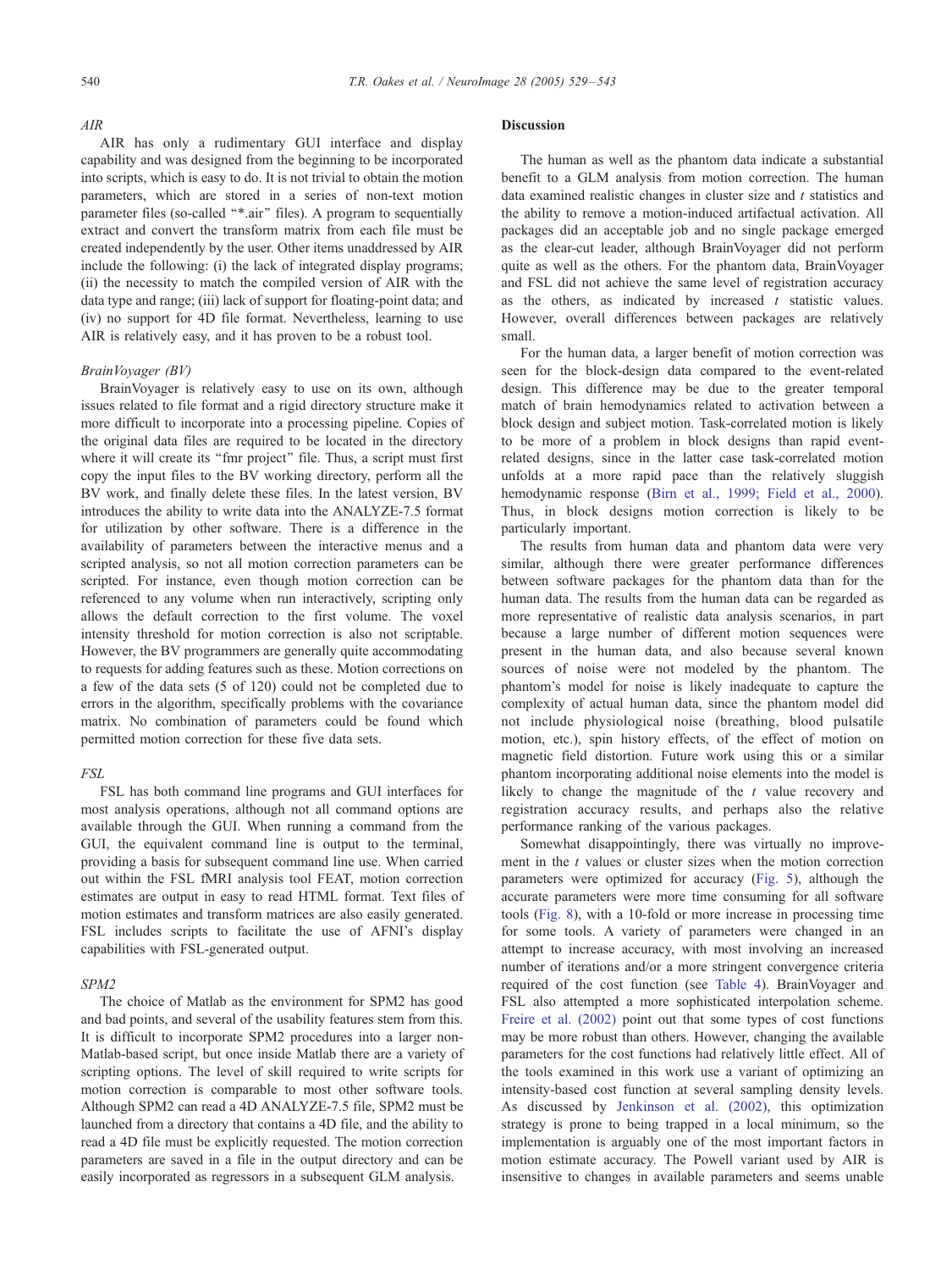to avoid the same local minima, as AIR arrived at the same result regardless of the parameters. FSL has perhaps the most elaborate optimization approach but this did not translate into better accuracy. In general, increased estimation accuracy in other tools did not lead to improved  $t$  values or cluster size in the human data.

Given the range of results for motion estimation accuracy ([Fig.](#page-9-0) 6) and interpolation accuracy ([Fig. 7\)](#page-10-0) from the phantom data, it was somewhat surprising that a larger difference between packages did not emerge in the human data. For example, even though the reported estimation accuracy for AIR is a factor of 10 or more less accurate than AFNI or SPM2, the actual performance of AIR for the phantom and human GLM results compared quite favorably. The limited resolution of fMRI data may constrain the gains that can be made by sub-voxel improvements in motion estimation. Another limitation is the assumption by all packages of rigid body motion: once the first-order effect of average interframe motion is detected and corrected, the remaining intraframe motion and other nonmodeled effects may be similar for all packages and contribute a baseline variance to the GLM analysis that limits further gains. A more important factor is that the variance introduced into a grouplevel GLM analysis by intersubject differences in brain anatomy and function may overwhelm any small gains made by a more accurate motion correction algorithm. In this study, there was no spatial smoothing of individual or group data. In the majority of studies where data are smoothed, subtle differences in aspects of motion correction such as estimation accuracy and interpolation fidelity would have an even smaller impact. Once an acceptable motion correction is achieved, further minor methodological tweaks do little to improve the results in groupwise statistical analysis.

It should be reiterated that the human subjects involved in this work were considered to be ''normal'', i.e., the population from which they were drawn typically contributes the control sample for many experiments. Different types of subject groups can be expected to have different intrascan motion properties ([Seto et al.,](#page-13-0) 2001), which could in turn lead to different results for motion correction comparisons. For example, it is possible that a motion correction technique that is optimal for typical small intrasession movements might be less robust to larger movements or intersession head position differences than a more generally applicable registration technique. For large intersession differences, some of the motion correction tools may be inappropriate due to a limited search space.

Parameters optimized for speed did not appreciably speed up the operation, and this approach yielded a decline in the  $t$  values and cluster sizes for AIR and AFNI. Given this, it would be imprudent to use the fast parameters, since they are likely to be less robust over a wider variety of subject populations and for larger movements.

AFNI, which was clearly the fastest of the motion correction tools, owes its fast performance time to a 3D implementation based on the work of [Paeth \(1986\)](#page-13-0) that provides the basis for obtaining equivalent rotations using 1D shear movements, which are much more computationally efficient than 2D or 3D rotations. In essence, motion correction algorithms iteratively reslice an image volume using a series of translations/rotations and compare each result to a target file. Since the vast majority of the algorithm is typically spent on the reslice operation, improvements to this algorithm can be expected to have the greatest impact on speed.

Based on the results of this paper, general recommendations for motion correction parameters include (i) an optimization algorithm that avoids local minima and performs enough iterations to assure a good convergence; and (ii) a higher-quality interpolation (e.g., sinc-like) for motion estimation as well as final reslicing. These may seem obvious but bear mention, since in the two packages where fast parameters yielded decreased  $t$ values (AFNI and AIR), a trilinear interpolation was used and the convergence criteria were weakened. It is worth noting that AFNI, which was found to be the most accurate, uses the least distorting interpolation scheme and furthermore uses this scheme for the entire optimization sequence. It is also worth pointing out that the increased spatial smoothing associated with trilinear interpolation did not improve the GLM results; in fact, interpolation algorithms with less smoothing (e.g., sinc-like) yielded higher  $t$  values and larger cluster sizes than trilinear interpolations. Conversely the minimal smoothing characteristics of AFNI's interpolation did not translate to correspondingly higher t values compared to other sinc-like interpolations. This perhaps reflects a practical limit on the impact of improved interpolation algorithms, which can depend on the SNR and spatial smoothness of the data.

In terms of ease of use, motion correction was straightforward to use for all packages. Writing batch scripts was also relatively easy for all packages, although the use of proprietary software environments or file formats can be a hurdle to combining several programs into an analysis pipeline. Important factors which facilitate use include clear instructions, stand-alone command line programs callable from any scripting or programming language, and a flexible and open file format.

## Conclusion

This work was inspired by the hypothesis that the choice of motion correction software should be based on identifiable differences in performance, and not on what software the person at the neighboring desk was using when a researcher started learning to perform motion correction. However, the data presented in this work indicate that quantifiable differences in algorithm performance (e.g., registration accuracy, interpolation fidelity) do not necessarily predict differences in GLM analysis results. The effect of motion correction on GLM results is quite similar between software tools, so this criterion is relatively unimportant in choosing a software tool for motion correction. Other factors, such as processing speed, ease of use, and integration with other fMRI processing software, can be used to guide the selection. In the end, selecting a software package that is well supported locally may be the most compelling reason for choosing a particular motion correction software tool.

#### Acknowledgments

This work was funded by NIMH R01-MH067167, and by NIMH grant P50-MH069315 to RJD. Thanks to Micheal Anderle and Ron Fisher for assistance with data acquisition.

## Appendix A. Supplementary data

Supplementary data associated with this article can be found, in the online version, at [doi:10.1016/j.neuroimage.2005.05.058.]( http:\\dx.doi.org\doi:10.1016\j.neuroimage.2005.05.058 )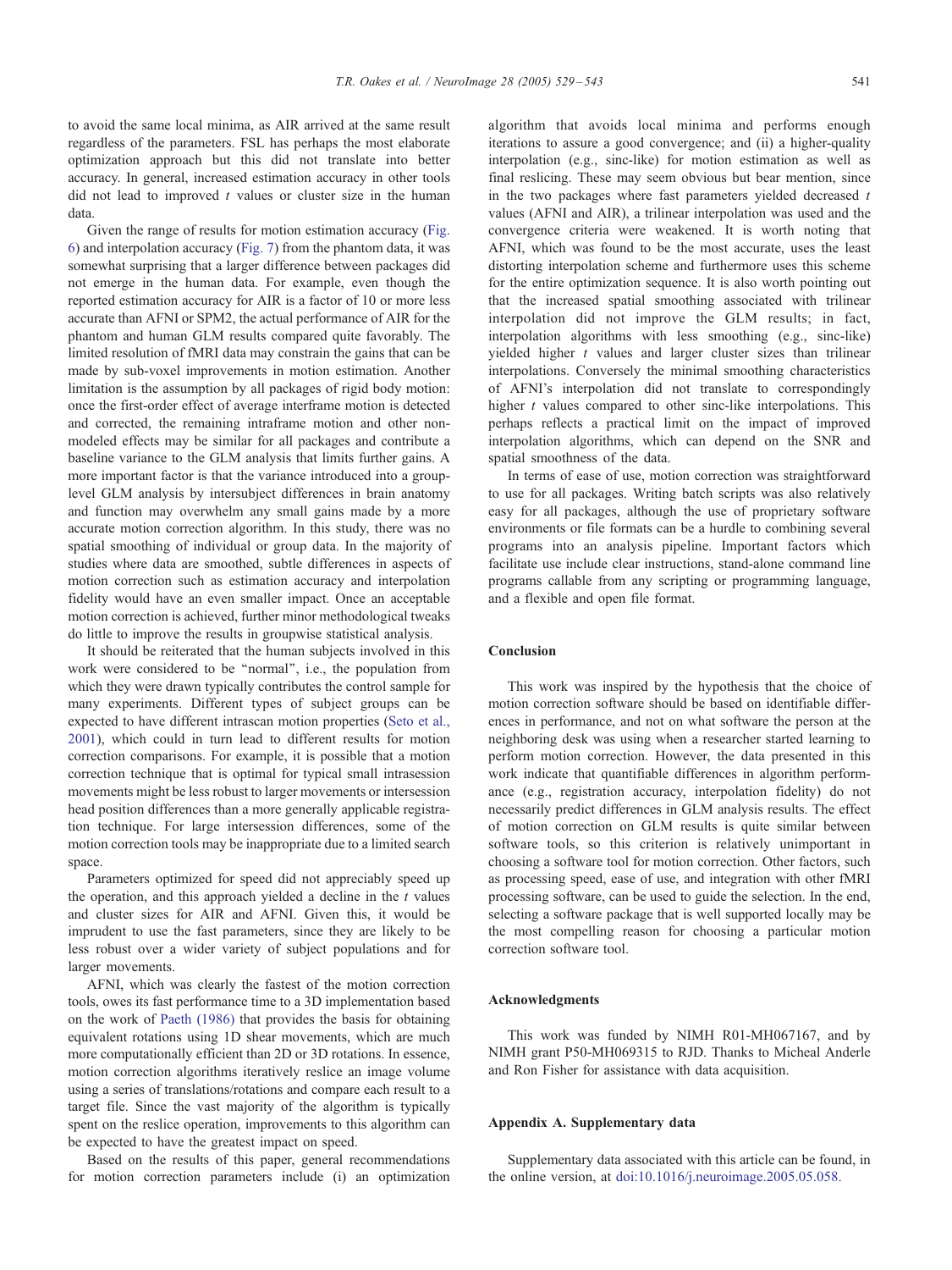#### <span id="page-13-0"></span>References

- Aguirre, G.K., Zarahn, E., D'Esposito, M., 1997. Empirical analyses of BOLD fMRI statistics: II. Spatially smoothed data collected under null-hypothesis and experimental conditions. NeuroImage 5,  $199 - 212$ .
- Aguirre, G.K., Zarahn, E., D'Esposito, M., 1998. The variability of human, BOLD hemodynamic responses. NeuroImage 8, 360 – 369.
- Ardekani, B.A., Bachman, A.H., Helpern, J.A., 2001. A quantitative comparison of motion detection algorithms in fMRI. Magn. Reson. Imaging 19, 959 – 963.
- Birn, R.M., Bandettini, P.A., Cod, R.W., Shaker, R., 1999. Event-related fMRI of tasks involving brief motion. Hum. Brain Mapp. 7, 106-114.
- Biswal, B.B., Hyde, J.S., 1997. Contour-based registration technique to differentiate between task-activated and head motion-induced signal variations in fMRI. Magn. Reson. Med. 38, 470-476.
- Casey, B.J., Cohen, J.D., O'Craven, K., Davidson, R.J., Irwin, W., Nelson, C.A., Noll, D.C., Hu, X., Lowe, M.J., Rosen, B.R., Truwitt, C.L., Turski, P.A., 1998. Reproducibility of fMRI results across four institutions using a spatial working memory task. NeuroImage 8, 249 – 261.
- Ciulla, C., Deek, F.P., 2002. Performance assessment of an algorithm for the alignment of fMRI time series. Brain Topogr. 14 (4), 313 – 332.
- Cohen, J.D., Perlstein, W.M., Braver, T.S., Nystrom, L.E., Noll, D.C., Jonides, J., Smith, E.E., 1997. Temporal dynamics of brain activation during a working memory task. Nature 386, 604-608.
- Cox, R.W., 1996. AFNI: software for analysis and visualization of functional magnetic resonance neuroimages. Comput. Biomed. Res.  $29, 162 - 173.$
- Cox, R.W., Jesmanowicz, A., 1999. Real-time 3D image registration for functional MRI. Magn. Reson. Med. 42, 1014 – 1018.
- Dale, A.M., Buckner, R.L., 1997. Selective averaging of rapidly presented individual trials using fMRI. Hum. Brain Mapp. 5, 329 – 340.
- Evans, A.C., Collins, D.L., Milner, B., 1992. An MRI-based stereotactic brain atlas from 300 young normal subjects. Proceedings of the 22nd Symposium of the Society for Neuroscience, Anaheim, CA, p. 408.
- Evans, A.C., Collins, D.L., Neelin, P., MacDonald, D., Kamber, M., Marrett, T.S., 1994. Three-dimensional correlative imaging: applications in human brain mapping. In: Thatcher, R.W., Hallett, M., Zeffiro, T., John, E.R., Huerta, M. (Eds.), Functional Neuroimaging: Technical Foundations. Academic Press, San Diego, pp. 145 – 162.
- Field, A.S., Yen, Y.-F., Burdette, J.H., Elster, A.D., 2000. False cerebral activation on BOLD functional MR images: study of low-amplitude motion weakly correlated to stimulus. Am. J. Neuroradiol. 21, 1388 – 1396.
- Freire, L., Mangin, J.F., 2001. Motion correction algorithms may create spurious brain activations in the absence of subject motion. NeuroImage 14 (3), 709 – 722.
- Freire, L., Roche, A., Mangin, J.F., 2002. What is the best similarity measure for motion correction in fMRI time series? IEEE Trans. Med. Imaging 21 (5), 470 – 484.
- Friston, K.J., Jezzard, P., Turner, R., 1994. The analysis of functional MRI time-series. Hum. Brain Mapp. 1, 153-171.
- Friston, K.J., Ashburner, J., Frith, C.D., Poline, J.-B., Heather, J.D., 1995. Spatial normalization and registration of images. Hum. Brain Mapp. 3,  $165 - 189$
- Friston, K.J., Williams, S., Howard, R., Frackowiak, R.S.J., Turner, R., 1996. Movement-related effects in fMRI time series. Magn. Reson. Med. 35, 346–355.
- Garavan, H., Ross, T.J., Stein, E.A., 1999. Right hemispheric dominance of inhibitory control: an event-related functional MRI study. Proc. Natl. Acad. Sci. 96, 8301 – 8306.
- Gavrilescu, M., Stuart, G.W., Waites, A., Jackson, G., Svalbe, I.D., Egan, G.F., 2004. Changes in effective connectivity models in the presence of task-correlated motion: an fMRI study. Hum. Brain Mapp. 21 (2),  $49 - 63$ .
- Gold, S., Christian, B., Arndt, S., Zeien, G., Cizadlo, T., Johnson, D.L., Flaum, M., Andreasen, N.C., 1998. Functional MRI statistical software packages: a comparative analysis. Hum. Brain Mapp. 6, 73 – 84.
- Hajnal, J.V., Myers, R., Oatridge, A., Schwieso, J.E., Young, I.R., Bydder, G.M., 1994. Artifacts due to stimulus correlated motion in functional imaging of the brain. Magn. Reson. Med. 31, 283-291.
- Hellier, P., Barillot, C., Corouge, I., Gibaud, B., Le Goualher, G., Collins, D.L., Evans, A., Malandaln, G., Ayache, N., Christensen, G.E., Johnson, H.J., 2003. Retrospective evaluation of intersubject brain registration. IEEE Trans. Med. Imaging 22 (9), 1120 – 1130.
- Hutton, C., Bork, A., Josephs, O., Deichmann, R., Ashburner, J., Turner, R., 2002. Image distortion correction in fMRI: a quantitative evaluation. NeuroImage 16, 217 – 240.
- Jenkinson, M., Smith, S., 2001. The role of registration in functional magnetic resonance imaging. In: Hajnal, J.V., Hill, D.L.G., Hawkes, D.J. (Eds.), Medical Image Registration. CRC Press, New York, pp. 183 – 198.
- Jenkinson, M., Bannister, P., Brady, M., Smith, S., 2002. Improved optimization for the robust and accurate linear registration and motion correction of brain images. NeuroImage 17 (2), 825 – 841.
- Jezzard, P., Balaban, R.S., 1995. Correction for geometric distortions in echoplanar images from  $B_0$  field variations. Magn. Reson. Med. 34,  $65 - 73$
- Jiang, A., Kenedy, D.N., Baker, J.R., Weisskoff, R.M., Tootell, R.B.H., Woods, R.P., Benson, R.R., Kwong, K.K., Brady, T.J., Rosen, B.R., 1995. Motion detection and correction in functional MRI imaging. Hum. Brain Mapp. 3, 224-235.
- Kim, B., Boes, J.L., Bland, P.H., Chenevert, T.L., Meyer, C.R., 1999. Motion correction in fMRI via registration of individual slices into an anatomical volume. Magn. Reson. Med. 41 (5), 964 – 972.
- Koole, M., D'Asseler, Y., Van Laere, K., Van de Walle, R., Van de Wiele, C., Lemahieu, I., Dierckx, R.A., 1999. MRI-SPET and SPET-SPET brain coregistration: evaluation of the performance of eight different algorithms. Nucl. Med. Commun. 20, 659 – 669.
- Liddle, P.F., Kiehl, K.A., Smith, A.M., 2001. Event-related fMRI study of response inhibition. Hum. Brain Mapp. 12, 100-109.
- Morgan, V.L., Pickens, D.R., Hartmann, Price, R.R., 2001. Comparison of functional MRI image realignment tools using a computer-generated phantom. Magn. Reson. Med. 46, 510-514.
- Ostuni, J.L., Santha, A.K.S., Mattay, V.S., Weinberger, D.R., Levin, R.L., Frank, J.A., 1997. Analysis of interpolation effects in the reslicing of functional MR images. J. Comput. Assist. Tomogr. 21 (5),  $803 - 810$ .
- Paeth, A.W., 1986. A fast algorithm for general raster rotation. Proc. Graphics Interface '86. Canadian Information Processing Society, Vancouver, Canada, pp. 77-81.
- Seto, E., Sela, G., McIlroy, W.E., Black, S.E., Staines, W.R., Bronskill, M.J., McIntosh, A.R., Graham, S.J., 2001. Quantifying head motion associated with motor tasks used in fMRI. NeuroImage 14 (2),  $284 - 297$ .
- Singh, M., Al-Dayeh, L., Patel, P., Kim, T., 1998. Correction for head movements in multi-slice EPI functional MRI. IEEE Trans. Nucl. Sci. 45, 2162 – 2167.
- Smith, E.E., Jonides, J., Koeppe, R.A., 1996. Dissociating verbal and spatial working memory using PET. Cereb. Cortex 6, 11-20.
- Smith, S., Bannister, P., Beckmann, C., Brady, M., Clare, S., Flitney, D., Hansen, P., Jenkinson, M., Leibovici, D., Ripley, B., Woolrich, M., Zhang, Y., 2001. FSL: new tools for functional and structural brain image analysis. Seventh Int. Conf. on Functional Mapping of the Human Brain.
- Strother, S.C., Anderson, J.R., Xu, X.L., Liow, J.S., Bonar, D.C., Rottenberg, D.A., 1994. Quantitative comparisons of image registration techniques based on high-resolution MRI of the brain. J. Comput. Assist. Tomogr. 18 (6), 954 – 962.
- Strupp, J.P., 1996. Stimulate: a GUI based fMRI analysis software package. NeuroImage 3, S607.
- Studholme, C., Hawkes, D.J., Hill, D.L.G., 1997. Robust fully automated 3-